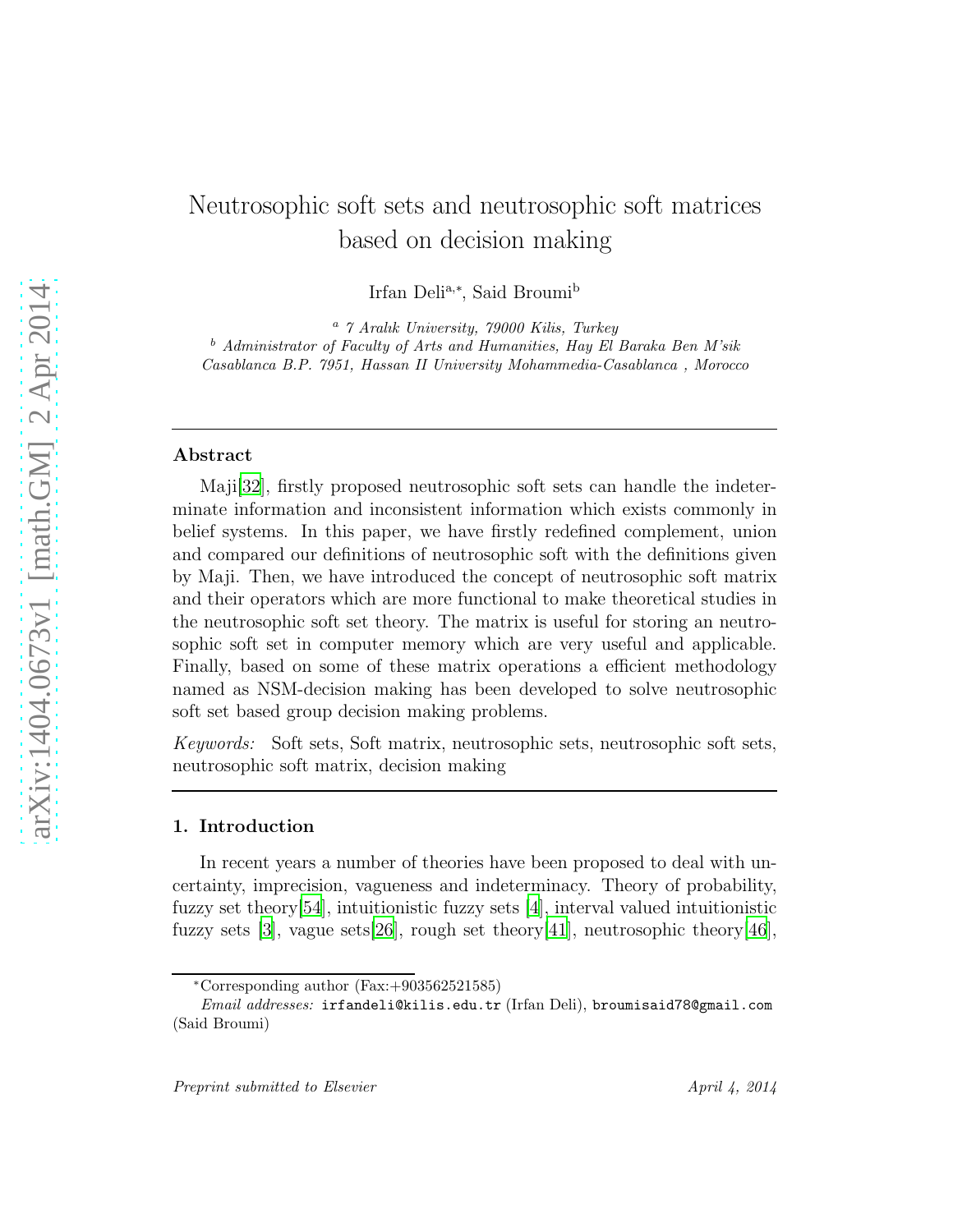interval neutrosophic theory[\[52\]](#page-27-1) etc. are consistently being utilized as efficient tools for dealing with diverse types of uncertainties and imprecision embedded in a system. However, each of these theories has its inherent difficulties as pointed out by Molodtsov[\[39](#page-25-1)]. The reason for these difficulties is, possibly, the inadequacy of the parameterization tool of the theories. Later on, many interesting results of soft set theory have been obtained by embedding the idea of fuzzy set, intuituionstic fuzzy set, vague set, rough set, interval intuitionistic fuzzy set, intuitionistic neutrosophic set, interval neutrosophic set, neutrosophic set and so on. For example, fuzzy soft set[\[34\]](#page-25-2), intuitionistic fuzzy soft set $[17, 31]$  $[17, 31]$  $[17, 31]$  $[17, 31]$ , rough soft set $[24, 25]$  $[24, 25]$  $[24, 25]$ , interval valued intuitionistic fuzzy soft set[\[27](#page-24-4), [53](#page-27-2), [55](#page-27-3)], neutrosophic soft set[\[32](#page-25-0), [33](#page-25-4)], generalized neutrosophic soft set[\[7](#page-23-1)], intuitionstic neutrosophic soft set[\[8](#page-23-2)], interval valued neutrosophic soft set[\[20\]](#page-24-5). The theories has developed in many directions and applied to wide variety of fields such as on soft decision making  $|12, 56|$ , fuzzy soft decision making [\[18,](#page-24-6) [19](#page-24-7), [30,](#page-25-5) [45\]](#page-26-2), on relation of fuzzy soft set [\[50,](#page-26-3) [51](#page-26-4)], on relation on intuiotionstic fuzzy soft set[\[22,](#page-24-8) [40\]](#page-26-5), on relation on neutrosophic soft set[\[21\]](#page-24-9), on relation on interval neutrosophic soft set[\[20\]](#page-24-5) and so on.

Researchers published several papers on fuzzy soft matrices and intuitionistic fuzzy soft matrices, and it has been applying in many fields of real life scenarios(see [\[28](#page-24-10), [30](#page-25-5), [29,](#page-25-6) [35\]](#page-25-7)). Recently Cagman et al. [\[13](#page-23-4)] introduced soft matrices and applied it in decision making problem. They also introduced introduced fuzzy soft matrices[\[15\]](#page-23-5), Chetia and Das[\[11\]](#page-23-6) defined intuitionistic fuzzy soft matrices with different products and properties on these products. Further Saikia et al[\[48](#page-26-6)] defined generalized fuzzy soft matrices with four different product of generalized intuitionstic fuzzy soft matrices and presented an application in medical diagnosis. Next, Broumi et al[\[9](#page-23-7)] studied fuzzy soft matrix based on reference function and defined some new operations such fuzzy soft complement matrix, trace of fuzzy soft matrix based on reference function a new fuzzy soft matrix decision method based on reference function is presented. Recently, Mondal et al[\[36](#page-25-8), [37,](#page-25-9) [38\]](#page-25-10) introduced fuzzy and intuitionstic fuzzy soft matrix and multicrita in desion making based on three basic t-norm operators. The matrices has differently developed in many directions and applied to wide variety of fields in [\[5](#page-23-8), [6](#page-23-9), [44](#page-26-7), [47\]](#page-26-8).

Our objective is to introduce the concept of neutrosophic matrices and its applications in decision making problem. The remaining part of this paper is organized as follows. Section 2 contains basic definitions and notations that are used in the remaining parts of the paper. we investigated redefined neutrosophic soft set and some operations and compared our definitions of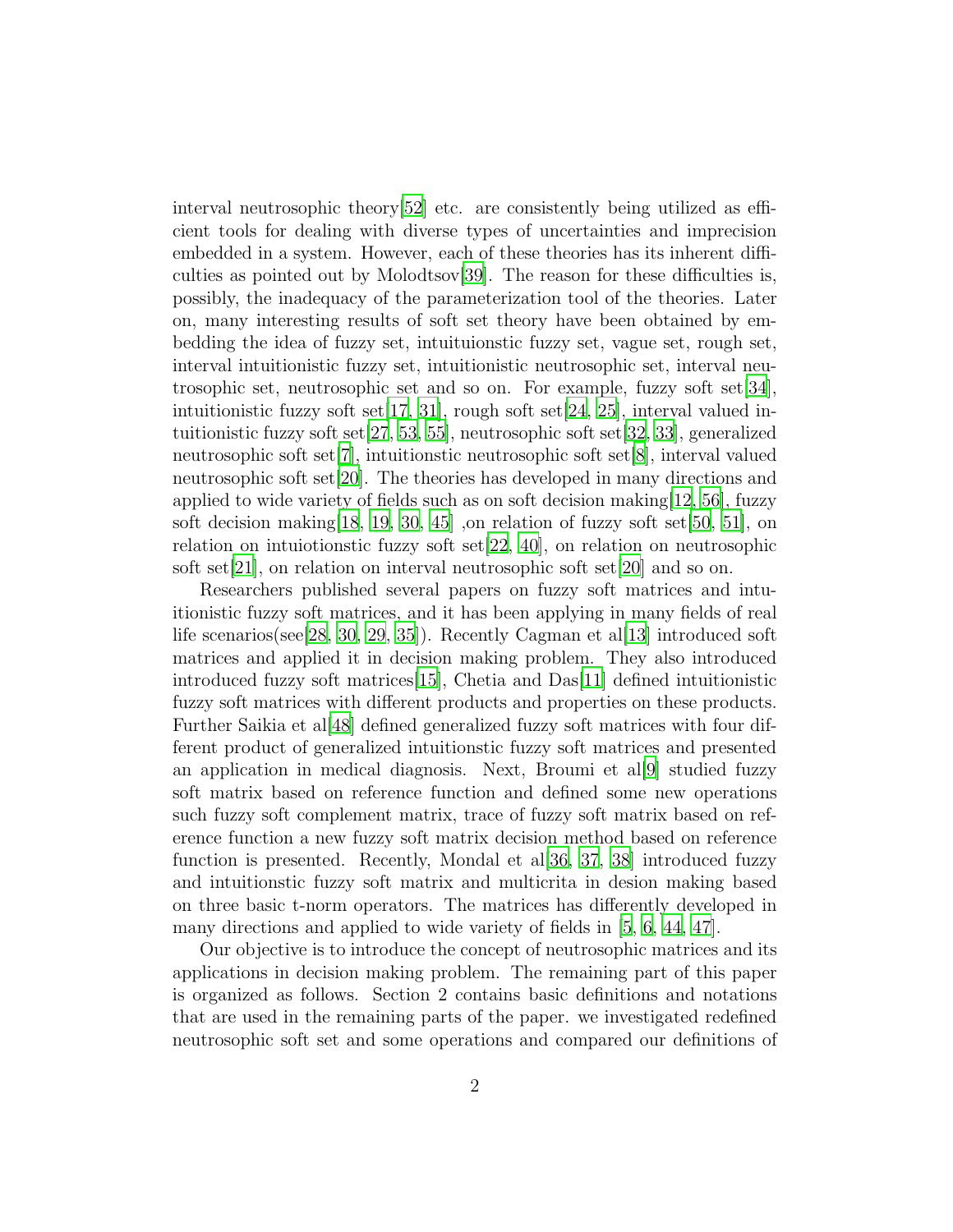neutrosophic soft with the definitions given Maji[\[32](#page-25-0)] in section 3. In section 4, we introduce the concept of neutrosophic matrices and presente some of theirs basic properties. In section 5, we present two special products of neutrosophic matrices. In section 6, we present a soft decision making method based on and-product of neutrsophic matrice. Finally ,conclusion is made in section 7.

## 2. Preliminary

In this section, we give the basic definitions and results of neutrosophic set theory [\[46\]](#page-26-1), soft set theory [\[39](#page-25-1)] and soft matrix theory [\[13\]](#page-23-4) that are useful for subsequent discussions.

Definition 1. *[\[46](#page-26-1)] Let U be a space of points (objects), with a generic element in U denoted by u. A neutrosophic sets(N-sets) A in U is characterized by a*  $truth\text{-}membership\ function\ T_A, \ a\ indeterminacy\text{-}membership\ function\ I_A \ and$ *a falsity-membership function*  $F_A$ .  $T_A(u)$ ;  $I_A(u)$  *and*  $F_A(u)$  *are real standard or nonstandard subsets of* [0, 1]*. It can be written as*

$$
A = \{ \langle u, (T_A(u), I_A(u), F_A(u)) \rangle : u \in U, T_A(u), I_A(u), F_A(u) \in [0, 1] \}.
$$

*There is no restriction on the sum of*  $T_A(u)$ ;  $I_A(u)$  and  $F_A(u)$ , so  $0 \leq$  $supT_A(u) + supI_A(u) + supF_A(u) \leq 3.$ 

Definition 2. *[\[39\]](#page-25-1) Let* U *be a universe,* E *be a set of parameters that are describe the elements of* U, and  $A \subseteq E$ . Then, a soft set  $F_A$  over U is a set *defined by a set valued function*  $f_A$  *representing a mapping* 

$$
f_A: E \to P(U) \text{ such that } f_A(x) = \emptyset \text{ if } x \in E - A
$$
 (1)

*where*  $f_A$  *is called approximate function of the soft set*  $F_A$ *. In other words, the soft set is a parametrized family of subsets of the set* U*, and therefore it can be written a set of ordered pairs*

$$
F_A = \{(x, f_A(x)) : x \in E, f_A(x) = \emptyset \text{ if } x \in E - A\}
$$

The subscript A in the  $f_A$  indicates that  $f_A$  is the approximate function of  $F_A$ . The value  $f_A(x)$  is a set called x-element of the soft set for every  $x \in E$ .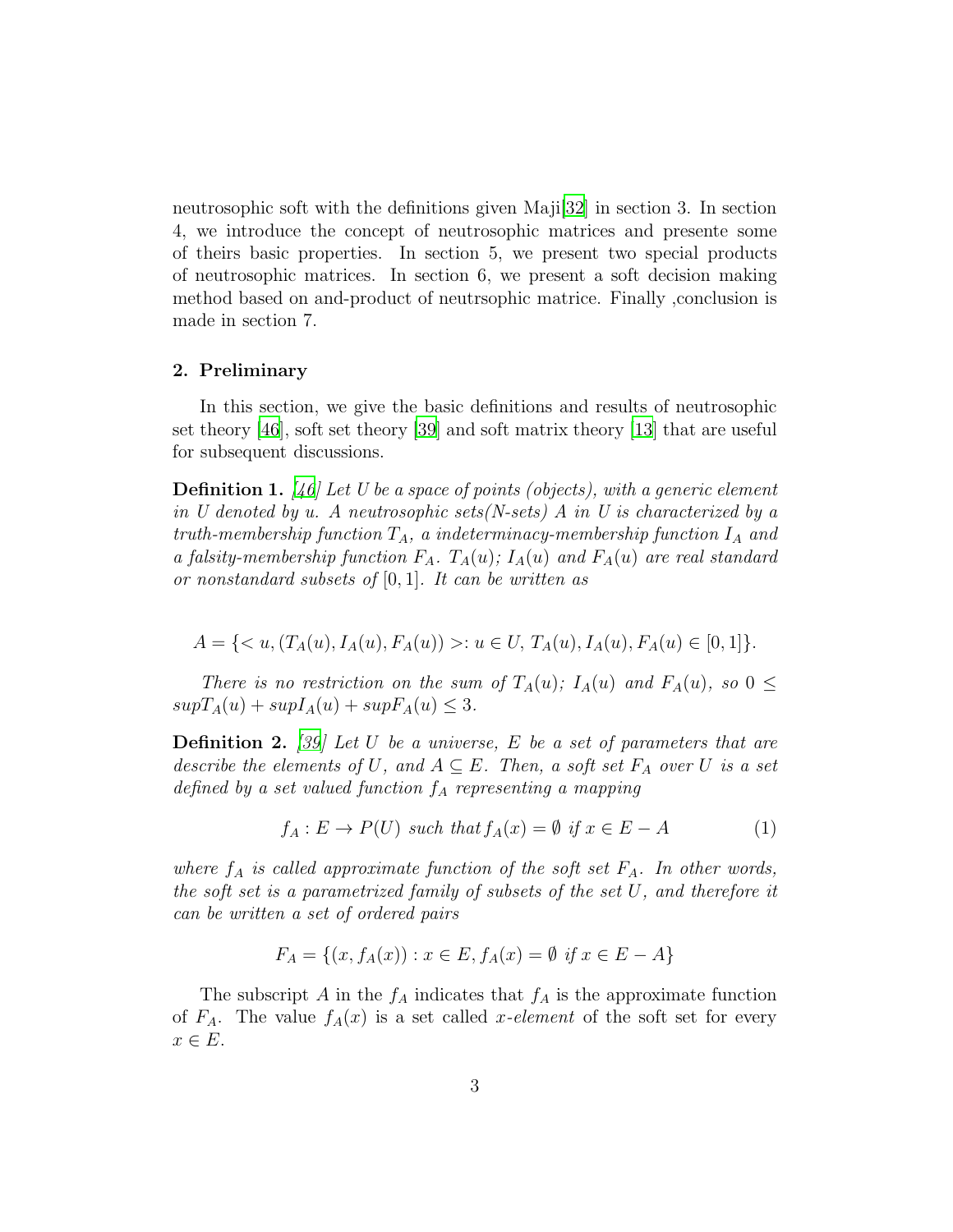**Definition 3.** [\[13](#page-23-4)] Let  $F_A$  be a soft set over U. Then a subset of  $U \times E$  is *uniquely defined by*

$$
R_A = \{ ((u, x)/(u, x)) : (u, x) \in U \times E \}
$$

*which is called a relation form of*  $F_A$ . The *characteristic function of*  $R_A$  *is written by*

$$
\chi_{R_A}: U \times E \to [0,1], \quad \chi_{R_A}(u,x) = \begin{cases} 1, & \text{if } (u,x) \in R_A, \\ 0, & \text{if } (u,x) \notin R_A. \end{cases}
$$

*If*  $U = \{u_1, u_2, ..., u_m\}$ ,  $E = \{x_1, x_2, ..., x_n\}$  and  $A \subseteq E$ , then the  $R_A$  can *be presented by a table as in the following form*

|  | $R_A$ $x_1$ $x_2$ $\ldots$ $x_n$                                                                                                                                                                         |  |
|--|----------------------------------------------------------------------------------------------------------------------------------------------------------------------------------------------------------|--|
|  | $u_1$ $\chi_{R_A}(u_1, x_1)$ $\chi_{R_A}(u_1, x_2)$ $\chi_{R_A}(u_1, x_n)$<br>$u_2$ $\chi_{R_A}(u_2, x_1)$ $\chi_{R_A}(u_2, x_2)$ $\chi_{R_A}(u_2, x_n)$                                                 |  |
|  |                                                                                                                                                                                                          |  |
|  | $\mathbb{E}[\mathbf{1}^T \times \mathbf{1}^T \times \mathbf{1}^T] = \mathbb{E}[\mathbf{1}^T \times \mathbf{1}^T \times \mathbf{1}^T] = \mathbb{E}[\mathbf{1}^T \times \mathbf{1}^T \times \mathbf{1}^T]$ |  |
|  | $u_m \mid \chi_{R_A}(u_m, x_1) \quad \chi_{R_A}(u_m, x_2) \quad \dots \quad \chi_{R_A}(u_m, x_n)$                                                                                                        |  |

 $If a_{ij} = \chi_{R_A}(u_i, x_j), we can define a matrix$ 

$$
[a_{ij}]_{m \times n} = \begin{bmatrix} x_{11} & x_{12} & \cdots & x_{1n} \\ x_{21} & x_{22} & \cdots & x_{2n} \\ \vdots & \vdots & \ddots & \vdots \\ x_{m1} & x_{m2} & \cdots & x_{mn} \end{bmatrix}
$$

*which is called an*  $m \times n$  *s*-matrix of the soft set  $F_A$  over  $U$ .

From now on we shall delete the subscripts  $m \times n$  of  $[a_{ij}]_{m \times n}$ , we use  $[a_{ij}]$ instead of  $[a_{ij}]_{m \times n}$  for  $i = 1, 2, ...m$  and  $j = 1, 2, ...n$ .

**Definition 4.** [\[13\]](#page-23-4) Let  $[a_{ij}]$ ,  $[b_{ik}] \in FSM_{m \times n}$ . Then And-product of  $[a_{ij}]$  and [bik] *is defined by*

$$
\wedge : FSM_{m \times n} \times FSM_{m \times n} \to FSM_{m \times n^2}, \quad [a_{ij}] \wedge [b_{ik}] = [c_{ip}]
$$

*where*  $c_{ip} = \min\{a_{ij}, b_{ik}\}$  *such that*  $p = n(j - 1) + k$ *.*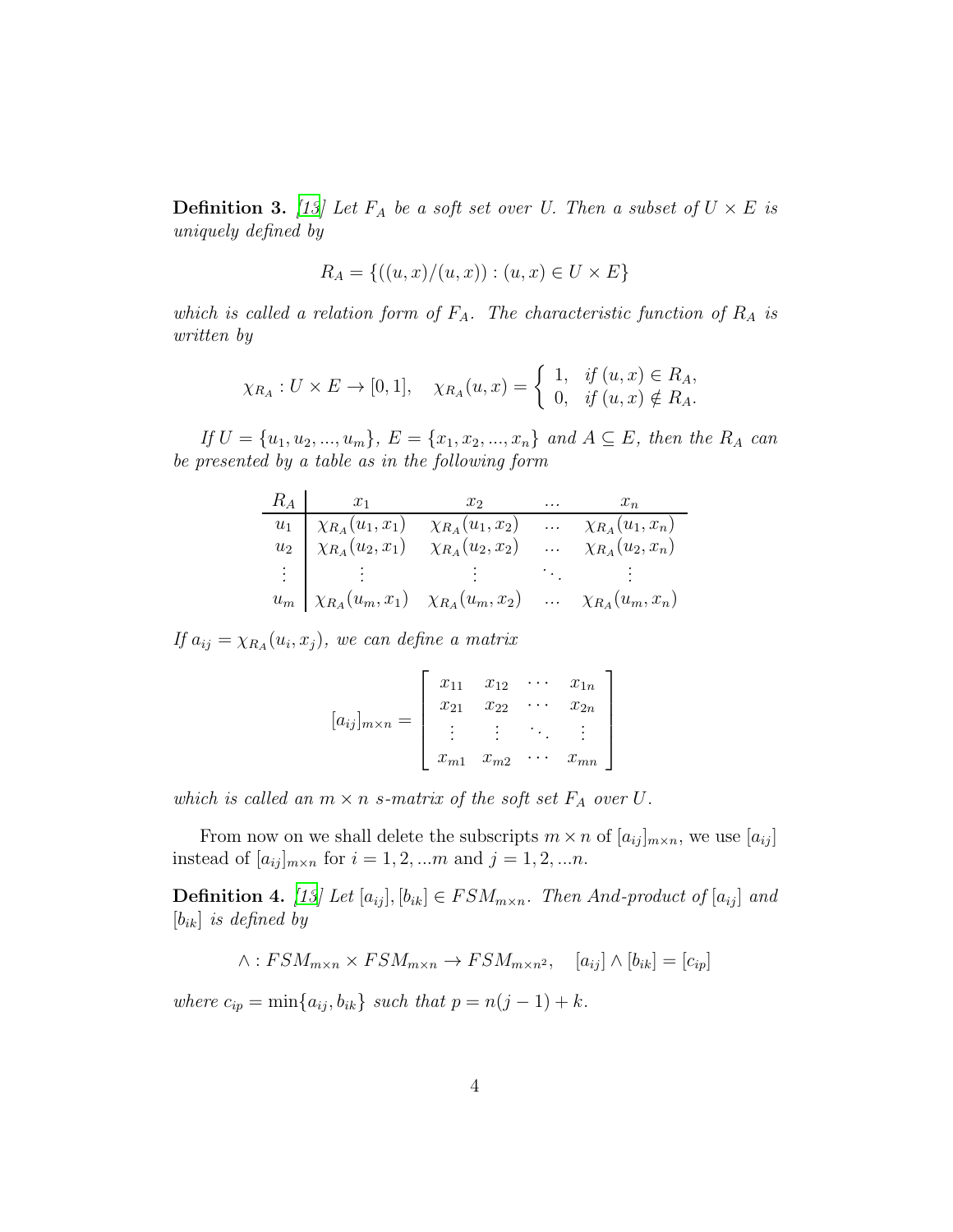**Definition 5.** [\[13\]](#page-23-4) Let  $[a_{ij}], [b_{ik}] \in FSM_{m \times n}$ . Then Or-product of  $[a_{ij}]$  and [bik] *is defined by*

$$
\vee:FSM_{m\times n}\times FSM_{m\times n}\to FSM_{m\times n^2}, \quad [a_{ij}]\vee [b_{ik}] = [c_{ip}]
$$

*where*  $c_{ip} = \max\{a_{ij}, b_{ik}\}\$  *such that*  $p = n(j - 1) + k$ *.* 

**Definition 6.** [\[13\]](#page-23-4) Let  $[c_{ip}]$  ∈  $SM_{m \times n^2}$ ,  $I_k = \{p : \exists i, c_{ip} \neq 0, (k - 1)n$  <  $p \leq k n$  *for all*  $k \in I = \{1, 2, ..., n\}$ *. Then fs-max-min decision function, denoted* Mm*, is defined as follows*

$$
Mm:FSM_{m\times n^2} \to FSM_{m\times 1}, \quad Mm[c_{ip}] = [d_{i1}] = [\max_{k} \{t_{ik}\}]
$$

*where*

$$
t_{ik} = \begin{cases} \min_{p \in I_k} \{c_{ip}\}, & \text{if } I_k \neq \emptyset, \\ 0, & \text{if } I_k = \emptyset. \end{cases}
$$

*The one column* fs-matrix  $Mm[c_{ip}]$  *is called max-min decision fs-matrix.* 

**Definition 7.** Let  $U = \{u_1, u_2, ..., u_m\}$  be an initial universe and  $Mm[c_{ip}] =$  $[d_{i1}]$ . Then a subset of U can be obtained by using  $[d_{i1}]$  as in the following *way*

$$
opt_{[d_{i1}]}(U) = \{d_{i1}/u_i : u_i \in U, d_{i1} \neq 0\}
$$

*which is called an optimum fuzzy set on* U*.*

Definition 8. *[\[32\]](#page-25-0) Let* U *be a universe,* N(U) *be the set of all neutrosophic sets on U,* E *be a set of parameters that are describe the elements of* U*, and* A ⊆ E*. Then, a neutrosophic soft set* N *over* U *is a set defined by a set valued function*  $f_N$  *representing a mapping* 

$$
f_N: A \to N(U)
$$

*where*  $f_N$  *is called approximate function of the neutrosophic soft set*  $N$ *. In other words, the neutrosophic soft set is a parametrized family of some elements of the set* P(U)*, and therefore it can be written a set of ordered pairs*

$$
N = \{(x, f_N(x)) : x \in A\}
$$

**Definition 9.** [\[32\]](#page-25-0) Let  $N_1$  and  $N_2$  be two neutrosophic soft sets over neutro*sophic soft universes* (U, A) *and* (U, B)*, respectively.*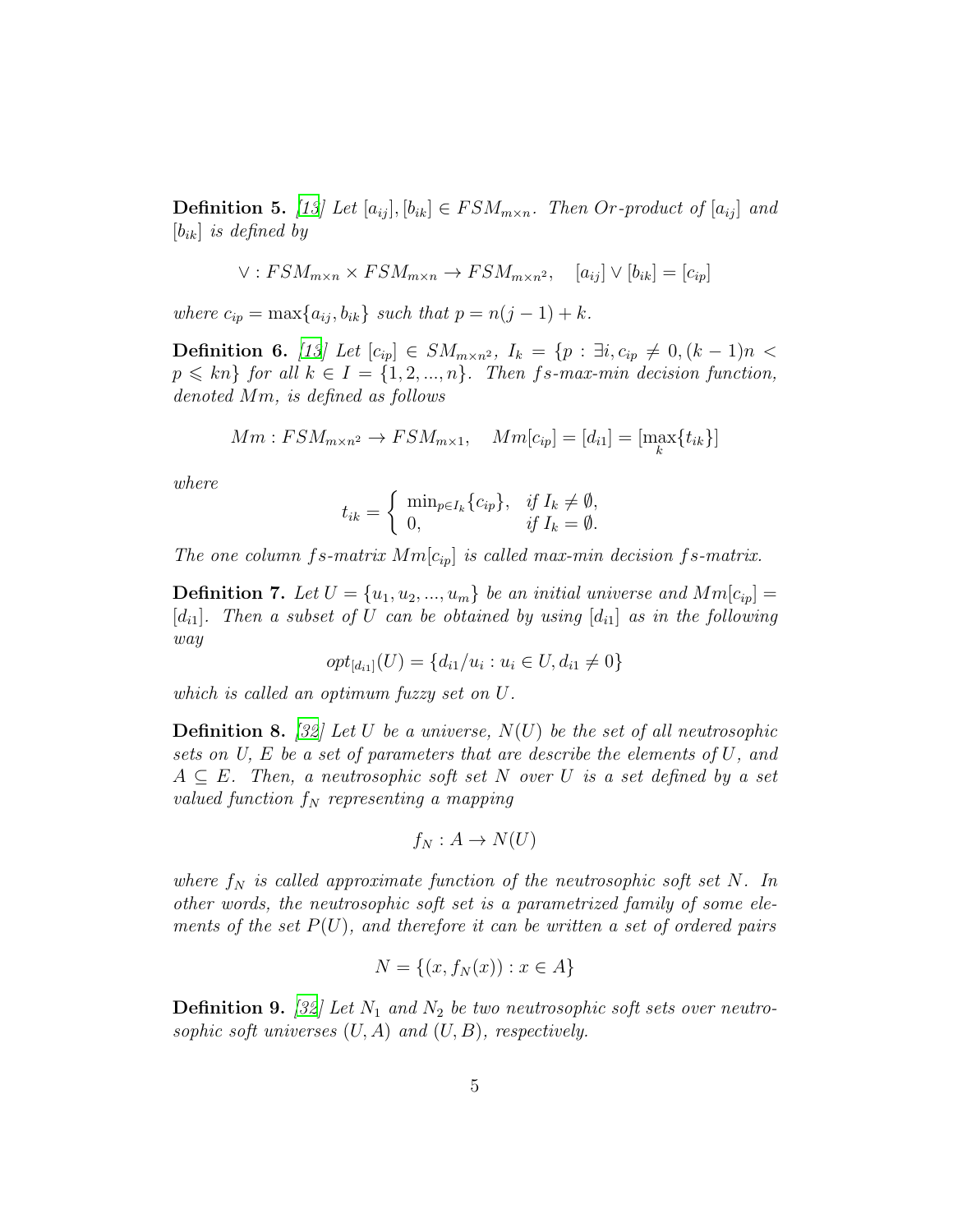- 1.  $N_1$  *is said to be neutrosophic soft subset of*  $N_2$  *if*  $A \subseteq B$  *and*  $T_{f_{N_1(x)}}(u) \le$  $T_{f_{N_2(x)}}(u),\ I_{f_{N_1(x)}}(u) \leq I_{f_{N_2(x)}}(u)\, ,F_{f_{N_1(x)}}(u) \geq F_{f_{N_2(x)}}(u),\ \forall x\in A,\ u\in A.$ U*.*
- 2.  $N_1$  *and*  $N_2$  *are said to be equal if*  $N_1$  *neutrosophic soft subset of*  $N_2$  *and*  $N_2$  *neutrosophic soft subset of*  $N_2$ .

**Definition 10.** [\[32](#page-25-0)] Let  $E = \{e_1, e_2, ...\}$  be a set of parameters. The NOT *set of E is denoted by*  $\neg E$  *is defined by*  $\neg E = {\neg e_1, \neg e_2, ...\}$  *where*  $\neg e_i$ not  $e_i$ ,  $\forall i$ *.* 

**Definition 11.** [\[32](#page-25-0)] Let  $N_1$  and  $N_2$  be two neutrosophic soft sets over soft *universes* (U, A) *and* (U, B)*, respectively,*

1. The complement of a neutrosophic soft set  $N_1$  denoted by  $N_1^{\circ}$  and is *defined by a set valued function*  $f_N^{\circ}$  *representing a mapping*  $f_N^{\circ}$  $S_{N_1}$  :  $\neg E \rightarrow$  $N(U)$ 

$$
f_{N_1}^{\circ} = \{ (u, < F_{f_{N_1(x)}}(u), \\ I_{f_{N_1(x)}}(u), T_{f_{N_1(x)}}(u) > ) : x \in \neg E, u \in U \}.
$$

2. Then the union of  $N_1$  and  $N_2$  is denoted by  $N_1 \cup N_2$  and is defined by  $N_3(C = A \cup B)$ , where the truth-membership, indeterminacy-membership *and falsity-membership of*  $N_3$  *are as follows:*  $\forall u \in U$ ,

$$
T_{f_{N_3(x)}}(u) = \begin{cases} T_{f_{N_1(x)}}(u), & if x \in A - B \\ T_{f_{N_2(x)}}(u), & if x \in B - A \\ \max\{T_{f_{N_1(x)}}(u), T_{f_{N_2(x)}}(u)\}, & if x \in A \cap B \end{cases}
$$

$$
I_{f_{N_3(x)}}(u) = \begin{cases} I_{f_{N_1(x)}}(u), & if x \in A - B \\ I_{f_{N_2(x)}}(u), & if x \in B - A \\ \frac{(I_{f_{N_1(x)}}(u), I_{f_{N_2(x)}}(u))}{2}, & if x \in A \cap B \end{cases}
$$

$$
(F_{f_{N_1(x)}}(u), & if x \in A - B \end{cases}
$$

$$
F_{f_{N_3(x)}}(u) = \begin{cases} F_{f_{N_1(x)}}(u), & if x \in A - B \\ F_{f_{N_2(x)}}(u), & if x \in B - A \\ min\{I_{f_{N_1(x)}}(u), I_{f_{N_2(x)}}(u)\}, & if x \in A \cap B \end{cases}
$$

3. Then the intersection of  $N_1$  and  $N_2$  is denoted by  $N_1 \cap N_2$  and is de*fined by*  $N_3(C = A \cap B)$ *, where the truth-membership, indeterminacymembership and falsity-membership of*  $N_3$  *are as follows:*  $\forall u \in U$ ,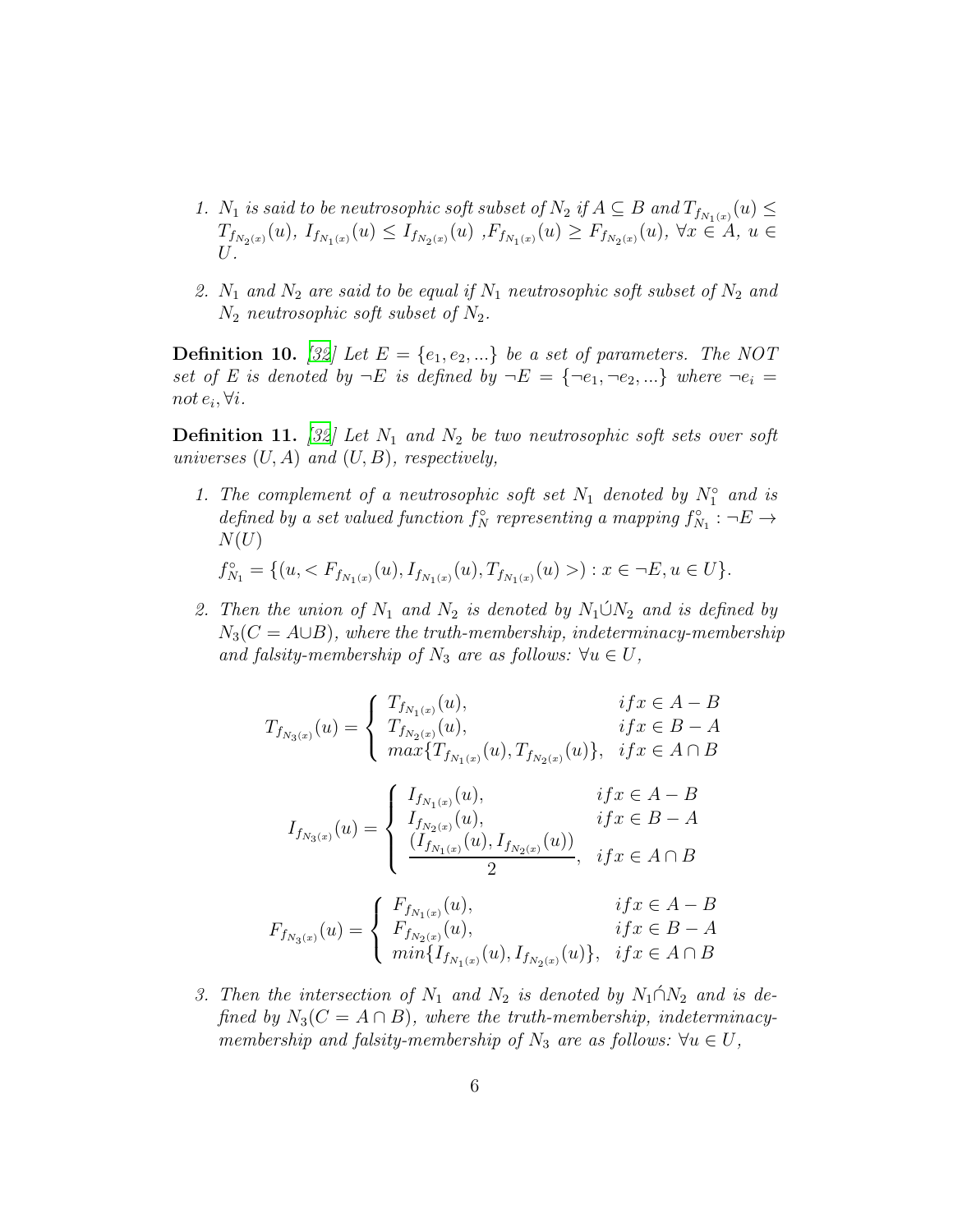$$
T_{f_{N_3(x)}}(u) = \min\{T_{f_{N_1(x)}}(u), T_{f_{N_2(x)}}(u)\}, I_{f_{N_3(x)}}(u) = \frac{(I_{f_{N_1(x)}}(u), I_{f_{N_2(x)}}(u))}{2}
$$
  
and  $F_{f_{N_3(x)}}(u) = \max\{F_{f_{N_1(x)}}(u), F_{f_{N_2(x)}}(u)\}, \forall x \in C.$ 

Definition 12. *[\[23](#page-24-11)]* t*-norms are associative, monotonic and commutative two valued functions* t *that map from*  $[0, 1] \times [0, 1]$  *into*  $[0, 1]$ *. These properties are formulated with the following conditions:*  $\forall a, b, c, d \in$  $[0, 1],$ 

*i.*  $t(0,0) = 0$  *and*  $t(a, 1) = t(1, a) = a$ , *ii.* If  $a \leq c$  and  $b \leq d$ , then  $t(a, b) \leq t(c, d)$ *iii.*  $t(a, b) = t(b, a)$ *iv.*  $t(a, t(b, c)) = t(t(a, b, c))$ 

Definition 13. *[\[23](#page-24-11)]* t*-conorms (*s*-norm) are associative, monotonic and commutative two placed functions* s which map from  $[0, 1] \times [0, 1]$ *into* [0, 1]*. These properties are formulated with the following conditions:*  $\forall a, b, c, d \in [0, 1]$ ,

*i.* 
$$
s(1, 1) = 1
$$
 and  $s(a, 0) = s(0, a) = a$ ,  
*ii.* if  $a \le c$  and  $b \le d$ , then  $s(a, b) \le s(c, d)$   
*iii.*  $s(a, b) = s(b, a)$   
*iv.*  $s(a, s(b, c)) = s(s(a, b, c))$ 

t*-norm and* t*-conorm are related in a sense of lojical duality. Typical dual pairs of non parametrized* t*-norm and* t*-conorm are complied below:*

*i. Drastic product:*

$$
t_w(a,b) = \begin{cases} min\{a,b\}, & max\{ab\} = 1\\ 0, & otherwise \end{cases}
$$

*ii. Drastic sum:*

$$
s_w(a,b) = \begin{cases} max\{a,b\}, & min\{ab\} = 0\\ 1, & otherwise \end{cases}
$$

*iii. Bounded product:*

$$
t_1(a, b) = max\{0, a + b - 1\}
$$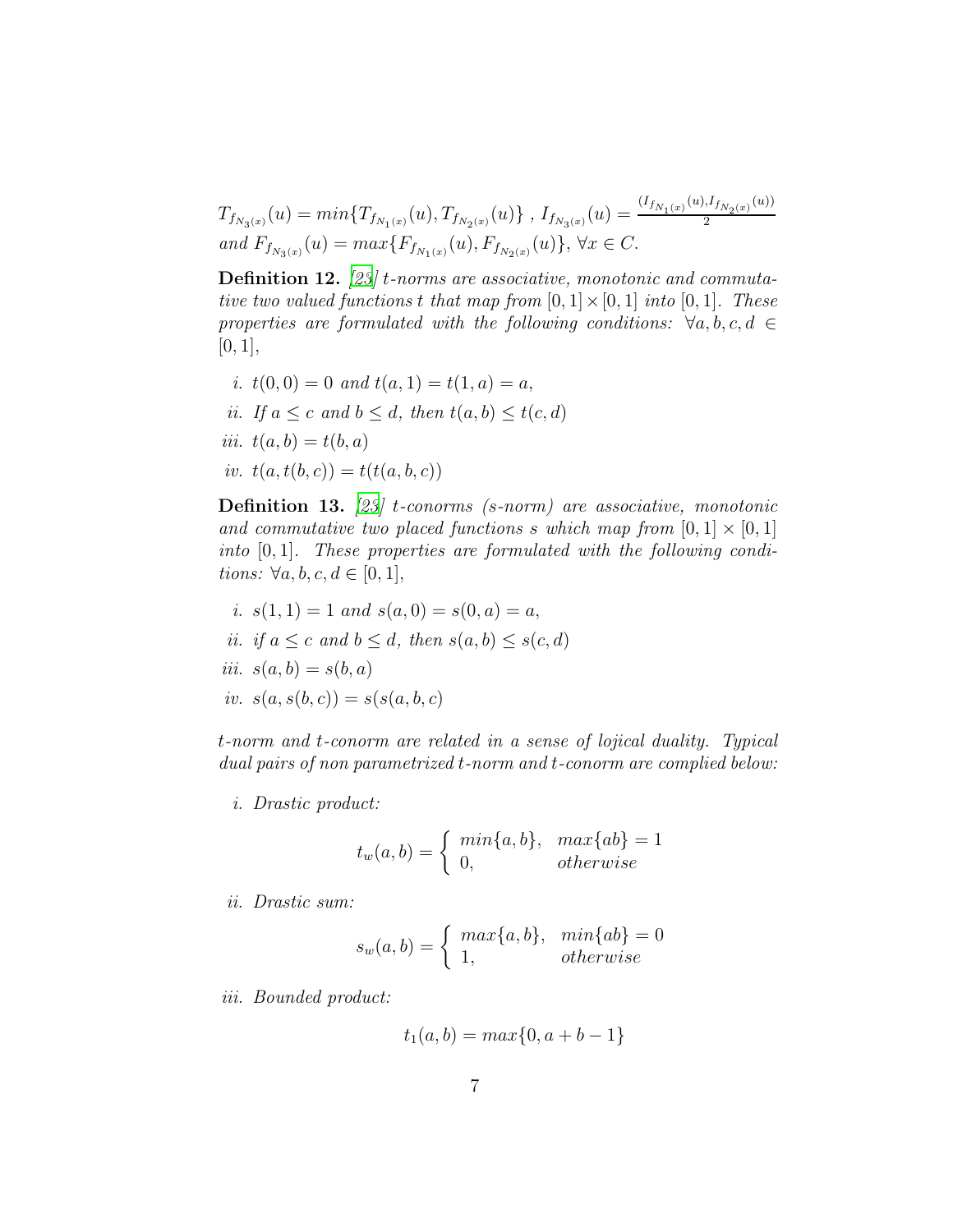*iv. Bounded sum:*

$$
s_1(a, b) = min\{1, a+b\}
$$

*v. Einstein product:*

$$
t_{1.5}(a,b) = \frac{a.b}{2 - [a+b-a.b]}
$$

*vi. Einstein sum:*

$$
s_{1.5}(a, b) = \frac{a+b}{1+a.b}
$$

*vii. Algebraic product:*

$$
t_2(a,b) = a.b
$$

*viii. Algebraic sum:*

$$
s_2(a,b) = a + b - a.b
$$

*ix. Hamacher product:*

$$
t_{2.5}(a, b) = \frac{a.b}{a + b - a.b}
$$

*x. Hamacher sum:*

$$
s_{2.5}(a,b) = \frac{a+b-2.a.b}{1-a.b}
$$

- *xi. Minumum:*
- $t_3(a, b) = min\{a, b\}$
- *xii. Maximum:*

$$
s_3(a,b) = max\{a,b\}
$$

#### 3. Neutrosophic soft set and some operations redefined

Notion of the neutrosophic soft set theory is first given by Maji [\[32](#page-25-0)]. This section, we has modified the definition of neutrosophic soft set and operations as follows. Some of it is quoted from  $[1, 2, 14, 22, 32, 46]$  $[1, 2, 14, 22, 32, 46]$  $[1, 2, 14, 22, 32, 46]$  $[1, 2, 14, 22, 32, 46]$  $[1, 2, 14, 22, 32, 46]$  $[1, 2, 14, 22, 32, 46]$  $[1, 2, 14, 22, 32, 46]$  $[1, 2, 14, 22, 32, 46]$  $[1, 2, 14, 22, 32, 46]$ .

Definition 14. *Let* U *be a universe,* N(U) *be the set of all neutrosophic sets on U,* E *be a set of parameters that are describe the elements of* U *Then, a neutrosophic soft set* N *over* U *is a set defined by a set valued function*  $f_N$ *representing a mapping*

$$
f_N: E \to N(U)
$$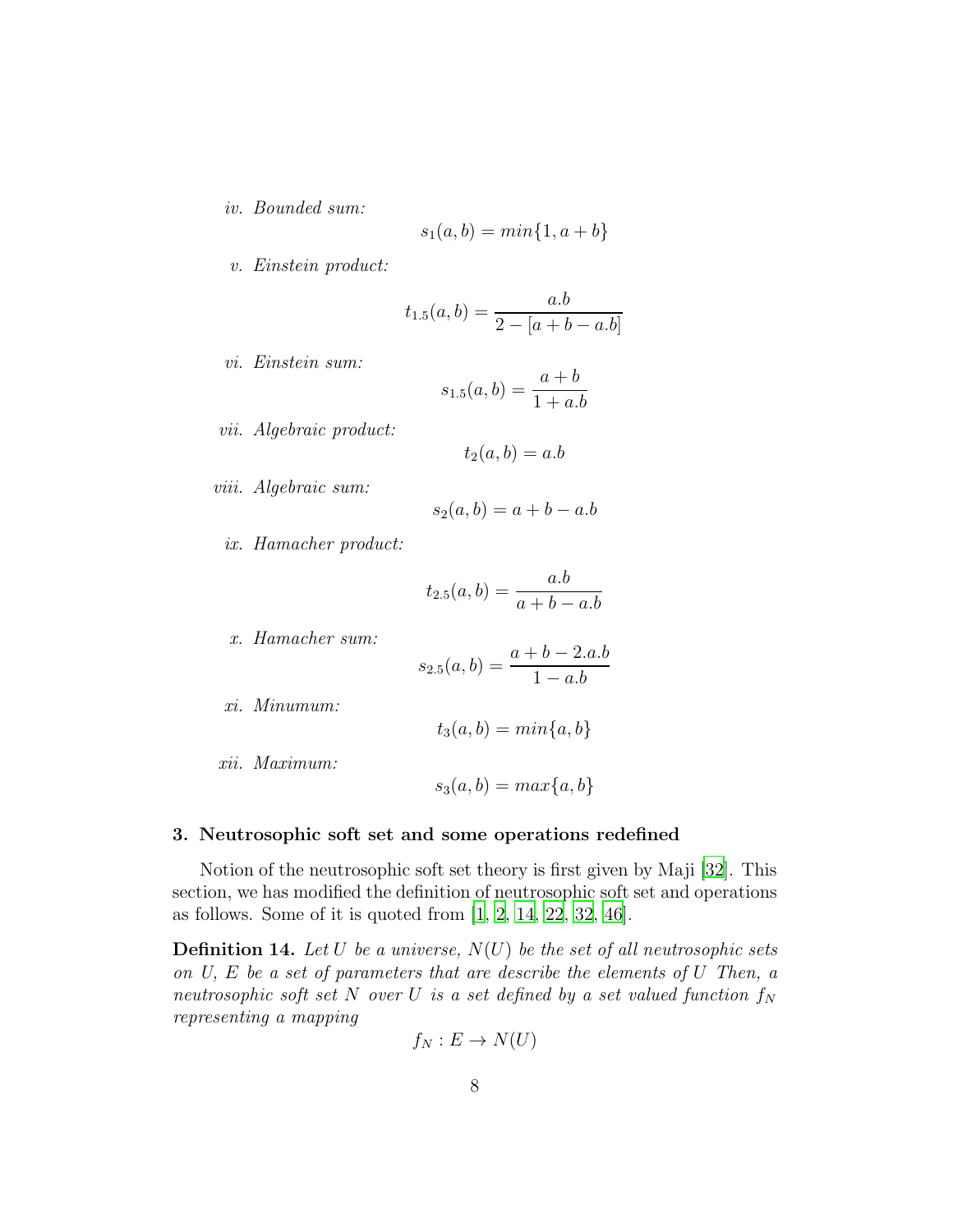where  $f_N$  is called approximate function of the neutrosophic soft set N. For  $x \in E$ , the set  $f_N(x)$  is called x-approximation of the neutrosophic soft set N *which may be arbitrary, some of them may be empty and some may have a nonempty intersection. In other words, the neutrosophic soft set is a parametrized family of some elements of the set* N(U)*, and therefore it can be written a set of ordered pairs,*

$$
N = \{(x, \{< u, T_{f_N(x)}(u), I_{f_N(x)}(u), F_{f_N(x)}(u) > : x \in U\} : x \in E\}
$$

*where*

 $T_{f_N(x)}(u), I_{f_N(x)}(u), F_{f_N(x)}(u) \in [0,1]$ 

**Definition 15.** Let  $N_1$  and  $N_2$  be two neutrosophic soft sets. Then, the *complement of a neutrosophic soft set*  $N_1$  *denoted by*  $N_1^c$  *and is defined by* 

$$
{N_1}^c = \{(x, \{ : x \in U\} : x \in E\}
$$

**Definition 16.** Let  $N_1$  and  $N_2$  be two neutrosophic soft sets. Then, the *union of*  $N_1$  *and*  $N_2$  *is denoted by*  $N_3 = N_1 \tilde{\cup} N_2$  *and is defined by* 

$$
N_3 = \{(x, \{< u, T_{f_{N_3(x)}}(u), I_{f_{N_3(x)}}(u), F_{f_{N_3(x)}}(u) > : x \in U\} : x \in E\}
$$

*where*

 $T_{f_{N_3(x)}}(u) \ = \ s( T_{f_{N_1(x)}}(u), T_{f_{N_2(x)}}(u)), \ \ I_{f_{N_3(x)}}(u) \ = \ t(I_{f_{N_1(x)}}(u), I_{f_{N_2(x)}}(u))$ and  $F_{f_{N_3(x)}}(u) = t(F_{f_{N_1(x)}}(u), F_{f_{N_2(x)}}(u))$ 

**Definition 17.** Let  $N_1$  and  $N_2$  be two neutrosophic soft sets. Then, the *intersection of*  $N_1$  *and*  $N_2$  *is denoted by*  $N_4 = N_1 \tilde{\cap} N_2$  *and is defined by* 

$$
N_4 = \{(x, \{< u, T_{f_{N_4(x)}}(u), I_{f_{N_4(x)}}(u), F_{f_{N_4(x)}}(u) > : x \in U\} : x \in E\}
$$

*where*

$$
T_{f_{N_4(x)}}(u) = t(T_{f_{N_1(x)}}(u), T_{f_{N_2(x)}}(u)), \ I_{f_{N_4(x)}}(u) = s(I_{f_{N_1(x)}}(u), I_{f_{N_2(x)}}(u))
$$
  
and  $F_{f_{N_4(x)}}(u) = s(F_{f_{N_1(x)}}(u), F_{f_{N_2(x)}}(u))$ 

<span id="page-8-0"></span>**Example 1.** Let  $U = \{u_1, u_2, u_3, u_4\}$ ,  $E = \{x_1, x_2, x_3\}$ .  $N_1$  and  $N_2$  be two *neutrosophic soft sets as*

$$
N_1 = \left\{ (x_1, \{ < u_1, (0.4, 0.5, 0.8) > , < u_2, (0.2, 0.5, 0.1) > , < u_3, (0.3, 0.1, 0.4) > , < u_4, (0.4, 0.7, 0.7) > \}, (x_2, < u_1, (0.5, 0.7, 0.7) > , < u_2, (0.3, 0.6, 0.3) > , < u_3, (0.2, 0.6, 0.5) > , < u_4, (0.4, 0.5, 0.5) > \}, (x_3, \{ < u_1, (0.7, 0.8, 0.6) > , < u_2, (0.5, 0.6, 0.7) > , < u_3, (0.7, 0.5, 0.8) > , < u_4, (0.2, 0.8, 0.5) > \} \right\}
$$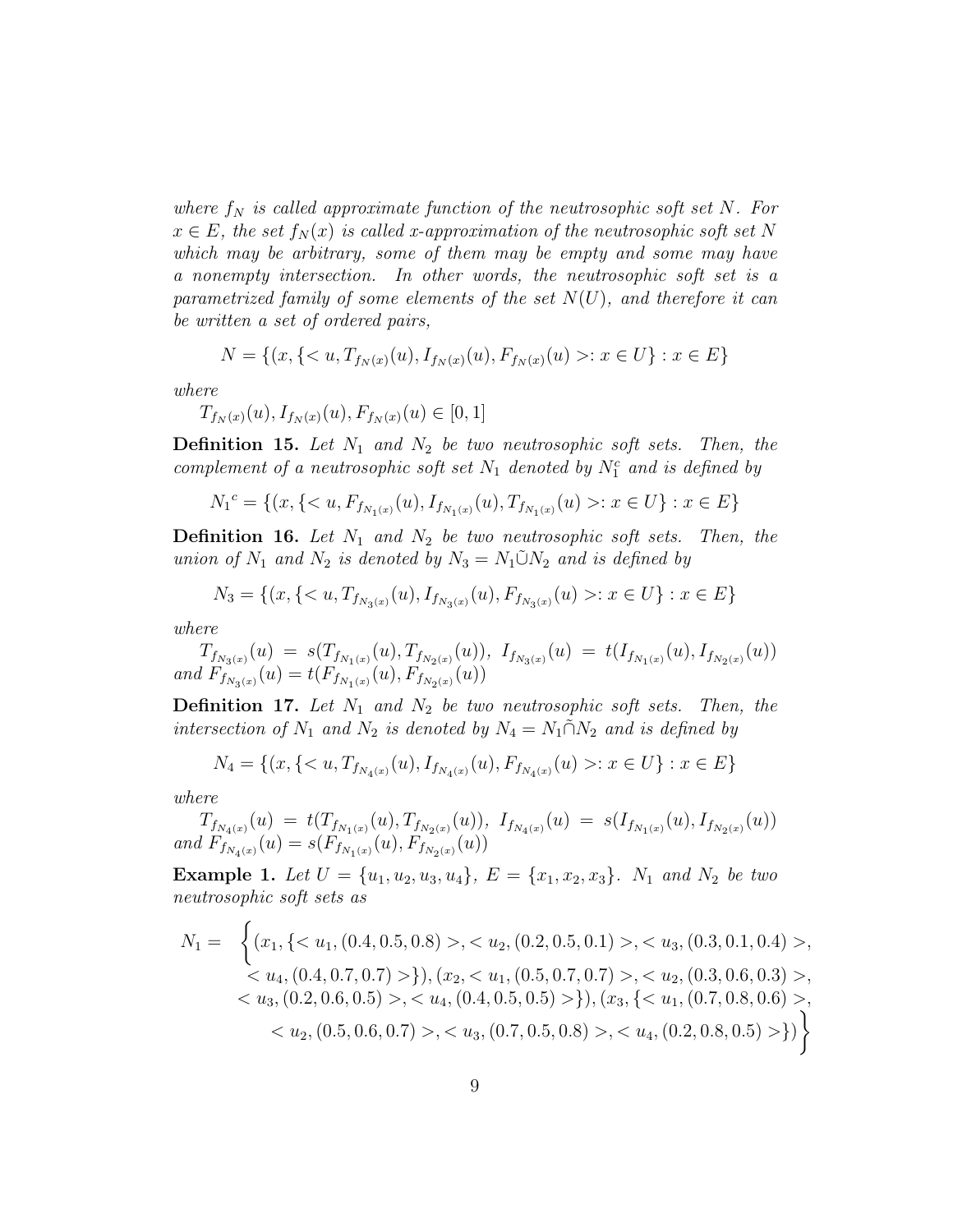*and*

$$
N_2 = \left\{ (x_1, \{ < u_1, (0.7, 0.6, 0.7) > \, < u_2, (0.4, 0.2, 0.8) > \, < u_3, (0.9, 0.1, 0.5) > \, < u_4, (0.4, 0.7, 0.7) > \}, (x_2, < u_1, (0.5, 0.7, 0.8) > \, < u_2, (0.5, 0.9, 0.3) > \, < u_3, (0.5, 0.6, 0.8) > \, < u_4, (0.5, 0.8, 0.5) > \}, (x_3, \{ < u_1, (0.8, 0.6, 0.9) > \, < u_2, (0.5, 0.9, 0.9) > \, < u_3, (0.7, 0.5, 0.4) > \, < u_4, (0.3, 0.5, 0.6) > \} \right\}
$$

*here;*

$$
N_1^c = \left\{ (x_1, \{ < u_1, (0.8, 0.5, 0.4) > , < u_2, (0.1, 0.5, 0.2) > , < u_3, (0.4, 0.1, 0.3) > , < u_4, (0.7, 0.7, 0.4) > \}, (x_2, < u_1, (0.7, 0.7, 0.5) > , < u_2, (0.3, 0.6, 0.3) > , < u_3, (0.5, 0.6, 0.2) > , < u_4, (0.5, 0.5, 0.4) > \}, (x_3, \{ < u_1, (0.6, 0.8, 0.7) > , < u_2, (0.7, 0.6, 0.5) > , < u_3, (0.8, 0.5, 0.7) > , < u_4, (0.5, 0.8, 0.2) > \} \right\}
$$

Let us consider the *t*-norm  $min\{a, b\}$  and *s*-norm  $max\{a, b\}$ . Then,

$$
N_1\tilde{\cup}N_2 = \left\{ (x_1, \{< u_1, (0.7, 0.5, 0.7) > , < u_2, (0.4, 0.2, 0.1) > , < u_3, (0.9, 0.1, 0.4) > , < u_4, (0.4, 0.7, 0.7) > \}, (x_2, < u_1, (0.5, 0.7, 0.7) > , < u_2, (0.5, 0.6, 0.3) > , < u_3, (0.5, 0.6, 0.5) > , < u_4, (0.5, 0.8, 0.5) > \}, (x_3, \{< u_1, (0.8, 0.6, 0.6) > , < u_2, (0.5, 0.6, 0.7) > , < u_3, (0.7, 0.5, 0.4) > , < u_4, (0.3, 0.5, 0.5) > \} \right\}
$$

*and*

$$
N_1 \tilde{\cap} N_2 = \left\{ (x_1, \{< u_1, (0.4, 0.6, 0.8) > , < u_2, (0.2, 0.5, 0.8) > , < u_3, (0.3, 0.1, 0.5) > , < u_4, (0.4, 0.7, 0.7) > \}, (x_2, < u_1, (0.5, 0.7, 0.8) > , < u_2, (0.3, 0.9, 0.3) > , < u_3, (0.2, 0.6, 0.8) > , < u_4, (0.4, 0.8, 0.5) > \}, (x_3, \{< u_1, (0.7, 0.8, 0.9) > , < u_2, (0.5, 0.9, 0.9) > , < u_3, (0.7, 0.5, 0.8) > , < u_4, (0.2, 0.8, 0.6) > \} \right\}
$$

Proposition 1. Let  $N_1$ ,  $N_2$  and  $N_3$  be any three neutrosophic soft sets. *Then,*

- *1.*  $N_1 \widetilde{\cup} N_2 = N_2 \widetilde{\cup} N_1$
- 2.  $N_1 \widetilde{\cap} N_2 = N_2 \widetilde{\cap} N_1$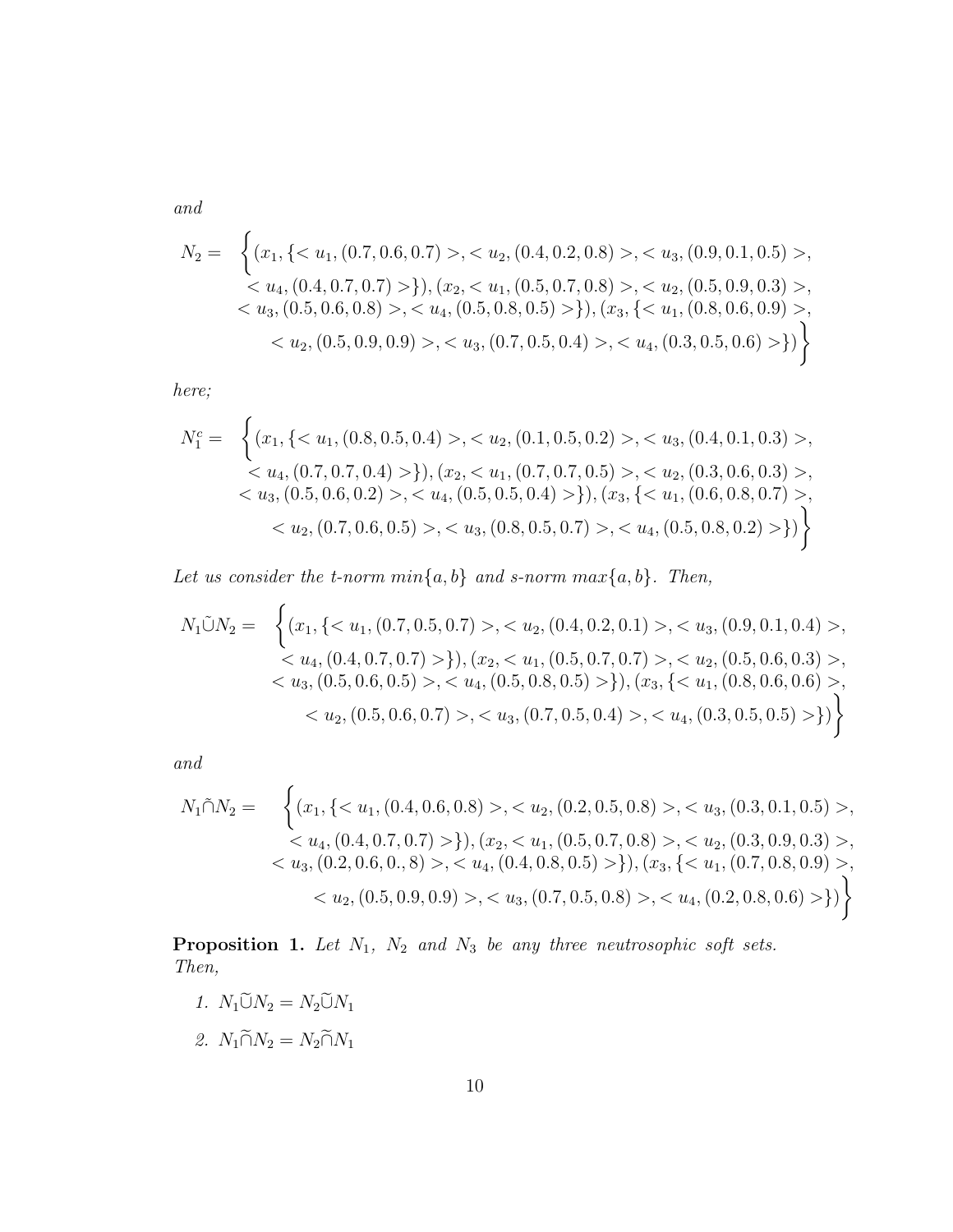- 3.  $N_1\widetilde{\cup}(N_2\widetilde{\cup}N_3)=(N_1\widetilde{\cup}N_2)\widetilde{\cup}N_3$
- 4.  $N_1 \widetilde{\cap} (N_2 \widetilde{\cap} N_3) = (N_1 \widetilde{\cap} N_2) \widetilde{\cap} N_3$

Proof. The proofs can be easily obtained since the t-norm function and s-norm functions are commutative and associative.

# *3.1.* Comparision of the Definitions

In this subsection, we compared our definitions of neutrosophic soft with the definitions given Maji[\[32](#page-25-0)] by inspiring from [\[14\]](#page-23-10).

Let us compare our definitions of neutrosophic soft with the definitions given Maji[\[32](#page-25-0)] in Table 1.

| In this paper our approach in Maji       |                                                                    |
|------------------------------------------|--------------------------------------------------------------------|
| $N = \{(x, f_N(x)) : x \in E\}$<br>where | $N = \{(x, f_N(x)) : x \in A\}$<br>$N = \{(x, f_N(x)) : x \in A\}$ |
| E parameter set and                      | $A\subseteq E$                                                     |
| $f_N: E \to N(U)$                        | $f_N: A \to N(U)$                                                  |

Table 1

Let us compare our complement definitions of neutrosophic soft with the definitions given Maji[\[32](#page-25-0)] in Table 2.

| In this paper our approach in Maji            |                                                 |
|-----------------------------------------------|-------------------------------------------------|
|                                               |                                                 |
| $N_1^c$                                       | $N_1^{\circ}$                                   |
| $f_N^c : E \to N(U)$                          | $f_{N_1}^{\circ} : \neg E \to N(U)$             |
| $T_{f_{N_1^c(x)}}(u) = F_{f_{N_1(x)}}(u)$     | $T_{f_{N_1^{\circ}(x)}}(u) = F_{f_{N_1(x)}}(u)$ |
| $I_{f_{N_1^c(x)}}(u) = 1 - I_{f_{N_1(x)}}(u)$ | $I_{f_{N_1^{\circ}(x)}}(u) = I_{f_{N_1(x)}}(u)$ |
| $F_{f_{N_1^c(x)}}(u) = T_{f_{N_1(x)}}(u)$     | $F_{f_{N_1^{\circ}(x)}}(u) = T_{f_{N_1(x)}}(u)$ |

Table 2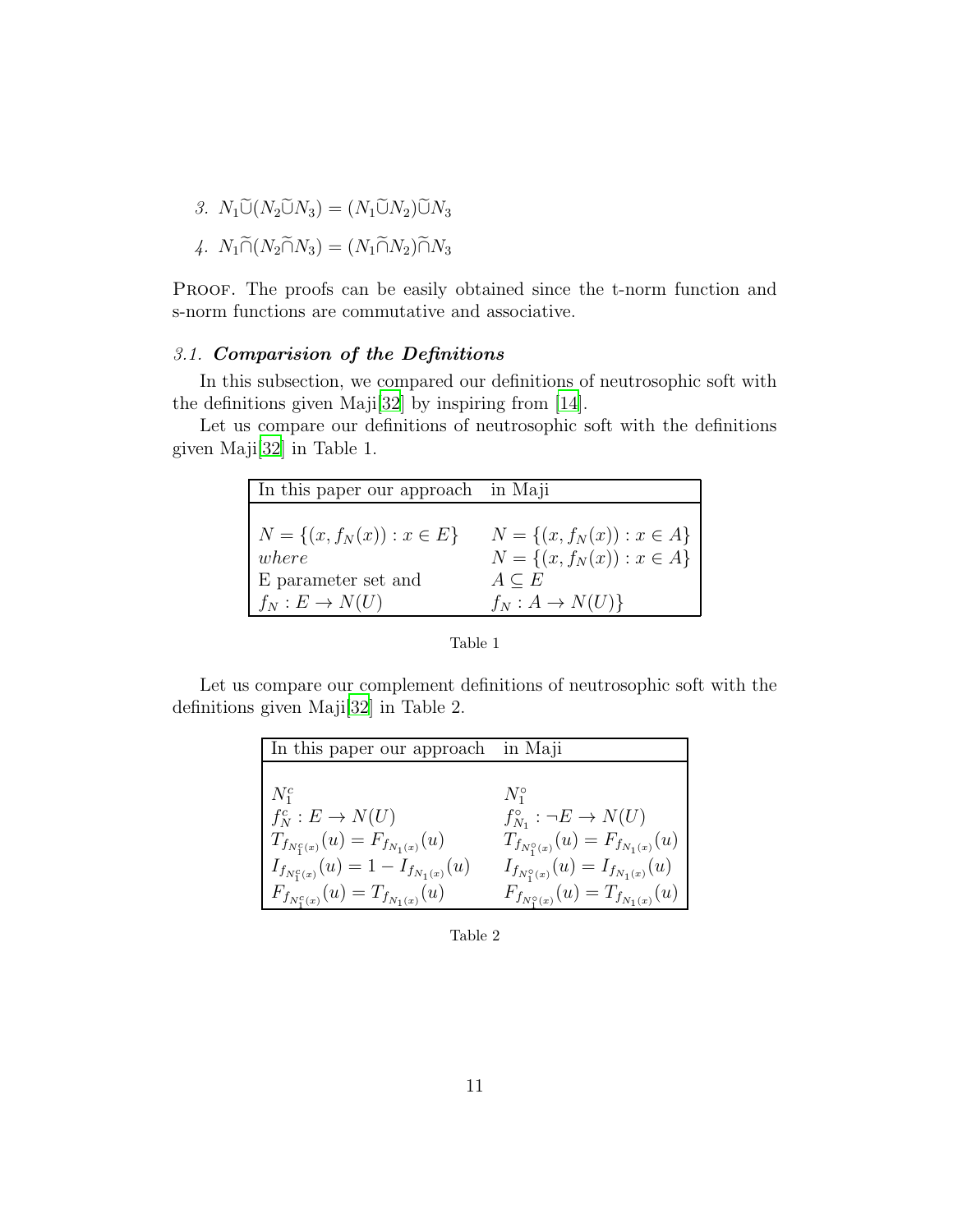Let us compare our union definitions of neutrosophic soft with the definitions given Maji[\[32\]](#page-25-0) in Table 2.

| In this paper our approach                                                                                                                                                                                                                                                   | in Maji                                                  |                                                    |
|------------------------------------------------------------------------------------------------------------------------------------------------------------------------------------------------------------------------------------------------------------------------------|----------------------------------------------------------|----------------------------------------------------|
| $N_3 = N_1 \tilde{\cup} N_2$<br>$f_{N_3}: E \to N(U)$<br>where                                                                                                                                                                                                               | $N_3 = N_1 \acute{\cup} N_2$<br>$f_{N_3(x)}: A \to N(U)$ |                                                    |
| $T_{f_{N_3(x)}}(u) = s(T_{f_{N_1(x)}}(u), T_{f_{N_2(x)}}(u)) \quad \  T_{f_{N_3(x)}}(u) = \left\{ \begin{array}{l} T_{f_{N_1(x)}}(u), \\ T_{f_{N_2(x)}}(u), \\ \max\{T_{f_{N_1(x)}}(u), T_{f_{N_2(x)}}(u)\}, \end{array} \right.$                                            |                                                          | $x \in A - B$<br>$x \in B - A$<br>$x \in A \cap B$ |
| $I_{f_{N_3(x)}}(u) = t(I_{f_{N_1(x)}}(u),I_{f_{N_2(x)}}(u)) \qquad I_{f_{N_3(x)}}(u) = \left\{ \begin{array}{ll} I_{f_{N_1(x)}}(u), & x \in A-B \\ I_{f_{N_2(x)}}(u), & x \in B-A \\ \dfrac{(I_{f_{N_1(x)}}(u),I_{f_{N_2(x)}}(u))}{2}, & x \in A \cap B \end{array} \right.$ |                                                          |                                                    |
| $F_{f_{N_3(x)}}(u) = t(F_{f_{N_1(x)}}(u), F_{f_{N_2(x)}}(u)) \quad \  F_{f_{N_3(x)}}(u) = \left\{ \begin{array}{l} F_{f_{N_1(x)}}(u), \\ F_{f_{N_2(x)}}(u), \\ \min\{I_{f_{N_1(x)}}(u), I_{f_{N_2(x)}}(u)\}, \end{array} \right.$                                            |                                                          | $x \in A - B$<br>$x\in B-A$<br>$x \in A \cap B$    |

|--|--|

Let us compare our intersection definitions of neutrosophic soft with the definitions given Maji[\[32](#page-25-0)] in Table 2.

| In this paper our approach                                    | in Maji                                                                |
|---------------------------------------------------------------|------------------------------------------------------------------------|
|                                                               |                                                                        |
| $N_3 = N_1 \tilde{\cap} N_2$                                  | $N_3 = N_1 \cap N_2$                                                   |
| $f_{N_3}: E \to N(U)$                                         | $f_{N_3(x)}: A \to N(U)$                                               |
| where                                                         |                                                                        |
| $T_{f_{N_3(x)}}(u) = t(T_{f_{N_1(x)}}(u), T_{f_{N_2(x)}}(u))$ | $T_{f_{N_3(x)}}(u) = min\{T_{f_{N_1(x)}}(u), T_{f_{N_2(x)}}(u)\}$      |
| $I_{f_{N_3(x)}}(u) = s(I_{f_{N_1(x)}}(u), I_{f_{N_2(x)}}(u))$ | $I_{f_{N_3(x)}}(u) = \frac{(I_{f_{N_1(x)}}(u), I_{f_{N_2(x)}}(u))}{u}$ |
| $F_{f_{N_3(x)}}(u) = s(F_{f_{N_1(x)}}(u), F_{f_{N_2(x)}}(u))$ | $F_{f_{N_3(x)}}(u) = max\{F_{f_{N_1(x)}}(u), F_{f_{N_2(x)}}(u)\}$      |

Table 3

# 4. Neutrosophic Soft Matrices

In this section, we presented neutrosophic soft matrices which are representative of the neutrosophic soft sets. The matrix is useful for storing an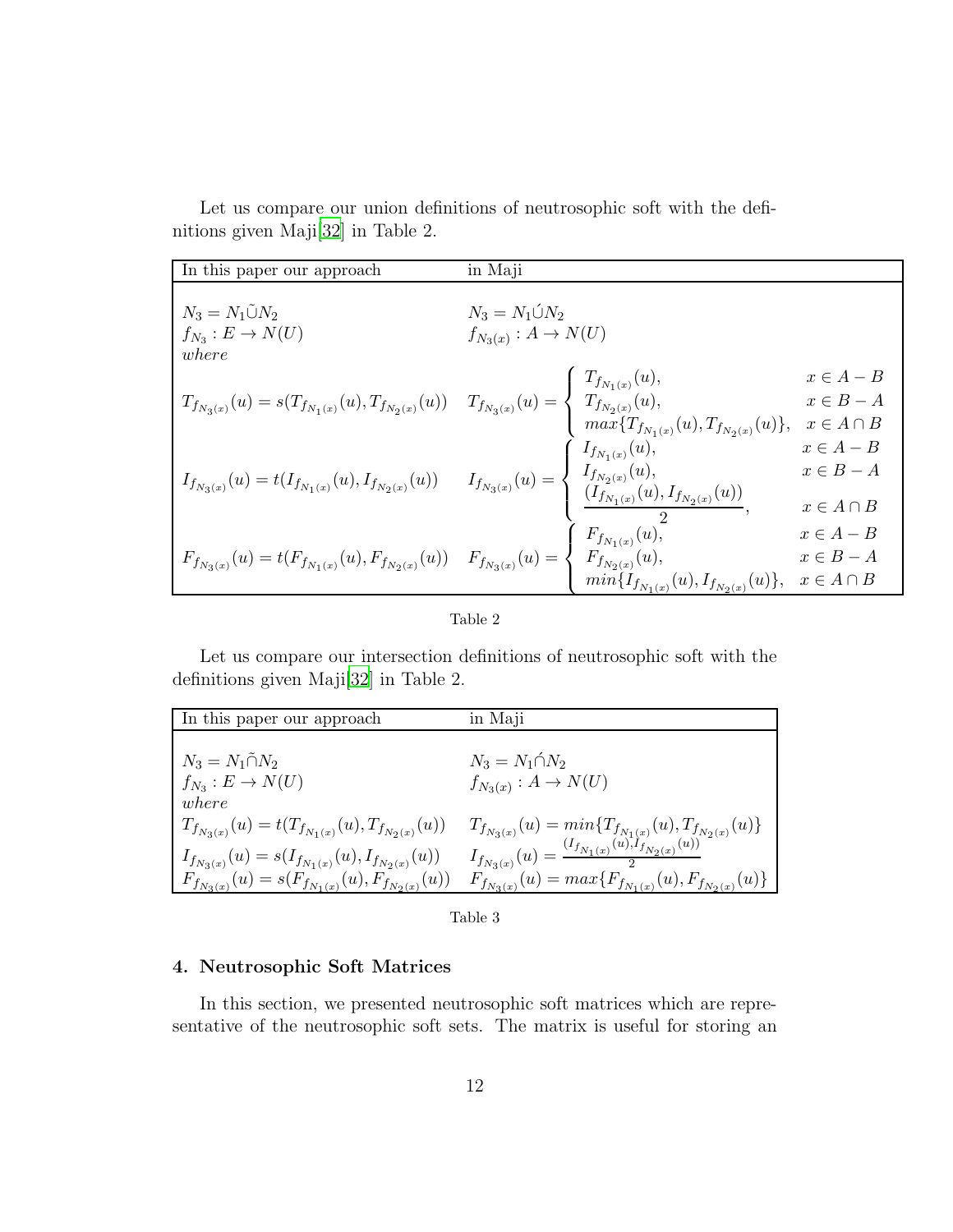neutrosophic soft set in computer memory which are very useful and applicable. Some of it is quoted from [\[13,](#page-23-4) [15,](#page-23-5) [5\]](#page-23-8).

This section are an attempt to extend the concept of soft matrices[\[13\]](#page-23-4), fuzzy soft matrices[\[15\]](#page-23-5), intuitionistic fuzzy soft matrices[\[5](#page-23-8)].

Definition 18. *Let* N *be an neutrosophic soft set over* N(U)*. Then a subset of*  $N(U) \times E$  *is uniquely defined by* 

 $R_N = \{(f_N(x), x) : x \in E, f_N(x) \in N(U)\}\$  which is called a relation form *of*  $(N, E)$ *. The characteristic function of*  $R_N$  *is written by* 

$$
\Theta_{R_N}: N(U) \times E \to [0,1] \times [0,1] \times [0,1], \Theta_{R_N}(u,x) = (T_{f_N(x)}(u), I_{f_N(x)}(u), F_{f_N(x)}(u))
$$

where  $T_{f_N(x)}(u)$ ,  $I_{f_N(x)}(u)$  and  $F_{f_N(x)}(u)$  *is the truth-membership, indeterminacymembership and falsity-membership of*  $u \in U$ *, respectively.* 

**Definition 19.** Let  $U = \{u_1, u_2, \ldots, u_m\}$ ,  $E = \{x_1, x_2, \ldots, x_n\}$  and N be an *neutrosophic soft set over* N(U)*. Then*

$$
\begin{array}{c|cccc} R_N & f_N(x_1) & f_N(x_2) & \cdots & f_N(x_n) \\ \hline u_1 & \Theta_{R_N}(u_1, x_1) & \Theta_{R_N}(u_1, x_2) & \cdots & \Theta_{R_N}(u_1, x_n) \\ u_2 & \Theta_{R_N}(u_2, x_1) & \Theta_{R_N}(u_2, x_2) & \cdots & \Theta_{R_N}(u_2, x_n) \\ \vdots & \vdots & \vdots & \ddots & \vdots \\ u_m & \Theta_{R_N}(u_m, x_1) & \Theta_{R_N}(u_m, x_2) & \cdots & \Theta_{R_N}(u_m, x_n) \end{array}
$$

If  $a_{ij} = \Theta_{R_N}(u_i, x_j)$ , we can define a matrix

$$
[a_{ij}] = \begin{bmatrix} a_{11} & a_{12} & \cdots & a_{1n} \\ a_{21} & a_{22} & \cdots & a_{2n} \\ \vdots & \vdots & \ddots & \vdots \\ a_{m1} & a_{m2} & \cdots & a_{mn} \end{bmatrix}
$$

such that  $a_{ij} = (T_{f_N(x_j)}(u_i), I_{f_N(x_j)}(u_i), F_{f_N(x_j)}(u_i)) = (T_{ij}^a, I_{ij}^a, F_{ij}^a)$ , which is called an  $m \times n$  neutrosophic soft matrix (or namely NS-matrix) of the neutrosophic soft set N over  $N(U)$ .

According to this definition, an a neutrosophic soft set  $N$  is uniquely characterized by matrix  $[a_{ij}]_{m \times n}$ . Therefore, we shall identify any neutrosophic soft set with its soft NS-matrix and use these two concepts as interchangeable. The set of all  $m \times n$  NS-matrix over  $N(U)$  will be denoted by  $N_{m \times n}$ . From now on we shall delete th subscripts  $m \times n$  of  $[a_{ij}]_{m \times n}$ , we use  $[a_{ij}]$  instead of  $[a_{ij}]_{m \times n}$ , since  $[a_{ij}] \in N_{m \times n}$  means that  $[a_{ij}]$  is an  $m \times n$  NS-matrix for  $i = 1, 2, ..., m$  and  $j = 1, 2, ..., n$ .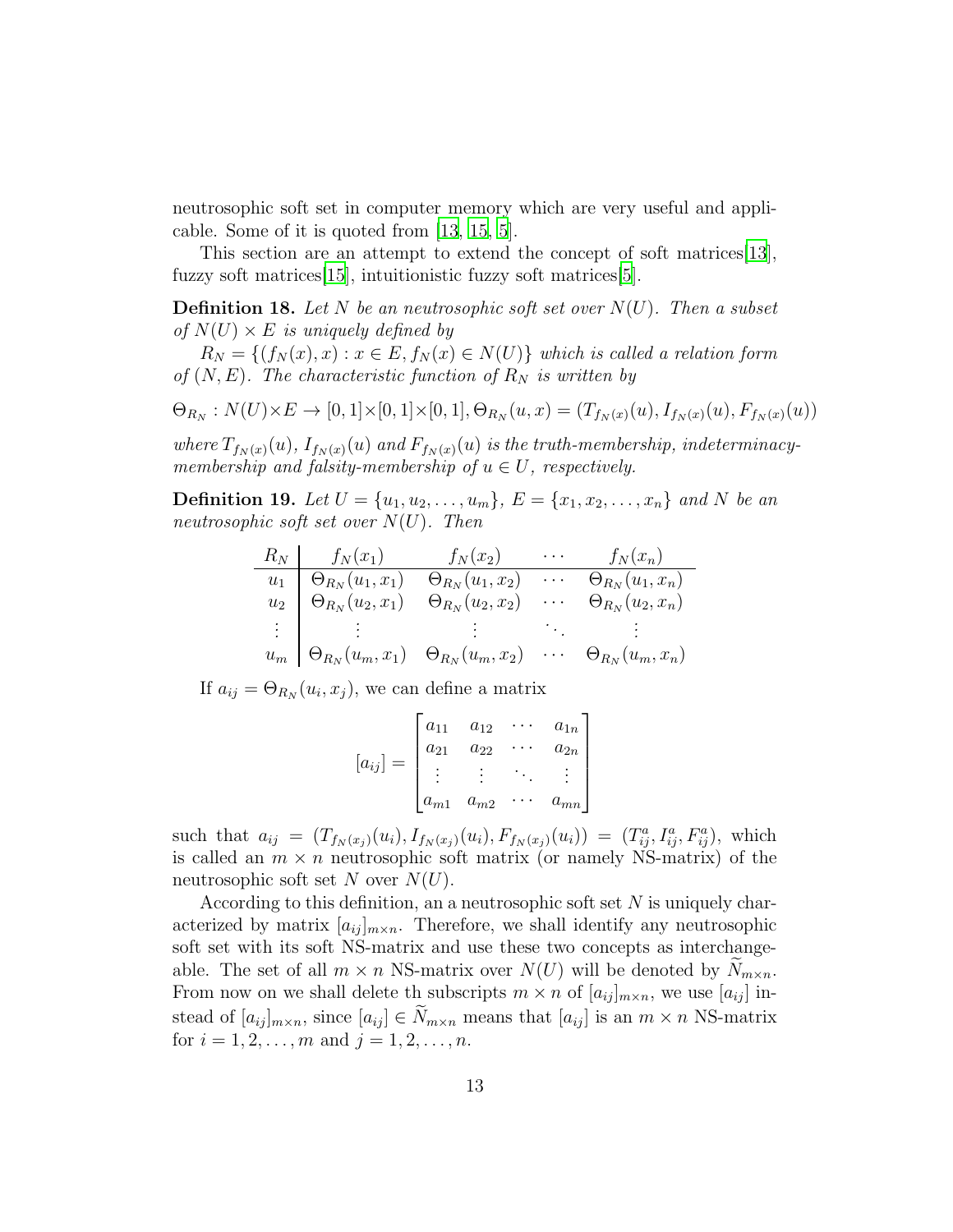<span id="page-13-0"></span>**Example 2.** Let  $U = \{u_1, u_2, u_3\}$ ,  $E = \{x_1, x_2, x_3\}$ .  $N_1$  be a neutrosophic *soft sets over neutrosophic as*

$$
N = \left\{ (x_1, \{ < u_1, (0.7, 0.6, 0.7) > , < u_2, (0.4, 0.2, 0.8) > , < u_3, (0.9, 0.1, 0.5) > \}, \\ (x_2, < u_1, (0.5, 0.7, 0.8) > , < u_2, (0.5, 0.9, 0.3) > , < u_3, (0.5, 0.6, 0.8) > \}, \\ (x_3, \{ < u_1, (0.8, 0.6, 0.9) > , < u_2, (0.5, 0.9, 0.9) > , < u_3, (0.7, 0.5, 0.4) > \} \right\}
$$

*Then, the NS-matrix*  $[a_{ij}]$  *is written by* 

$$
[a_{ij}] = \begin{bmatrix} (0.7, 0.6, 0.7) & (0.5, 0.7, 0.8) & (0.8, 0.6, 0.9) \\ (0.4, 0.2, 0.8) & (0.5, 0.9, 0.3) & (0.5, 0.9, 0.9) \\ (0.9, 0.1, 0.5) & (0.5, 0.6, 0.8) & (0.7, 0.5, 0.4) \end{bmatrix}
$$

**Definition 20.** A neutrosophic soft matrix of order  $1 \times n$  *i.e., with a single row is called a row-neutrosophic soft matrix. Physically, a row-neutrosophic soft matrix formally corresponds to an neutrosophic soft set whose universal set contains only one object.*

**Example 3.** Let  $U = \{u_1\}$ ,  $E = \{x_1, x_2, x_3\}$ .  $N_1$  be a neutrosophic soft sets *over neutrosophic as*

$$
N = \left\{ (x_1, \{ < u_1, (0.7, 0.6, 0.7) > \} ), (x_2, < u_1, (0.5, 0.7, 0.8) > \} ),
$$
\n
$$
(x_3, \{ < u_1, (0.8, 0.6, 0.9) > \} ) \right\}
$$

*Then, the NS-matrix*  $[a_{ij}]$  *is written by* 

 $[a_{ij}] = [(0.7, 0.6, 0.7) \quad (0.5, 0.7, 0.8) \quad (0.8, 0.6, 0.9)].$ 

**Definition 21.** A neutrosophic soft matrix of order  $m \times 1$  *i.e., with a single column is called a column-neutrosophic soft matrix. Physically, a columnneutrosophic soft matrix formally corresponds to an neutrosophic soft set whose parameter set contains only one parameter.*

**Example 4.** Let  $U = \{u_1, u_2, u_3, u_4\}$ ,  $E = \{x_1\}$ .  $N_1$  be a neutrosophic soft *sets over neutrosophic as*

$$
N = \left\{ (x_1, \{ < u_1, (0.7, 0.6, 0.7) > \, < u_2, (0.4, 0.2, 0.8) > \, < u_3, (0.9, 0.1, 0.5) > \, < u_4, (0.4, 0.7, 0.7) > \} \right\}
$$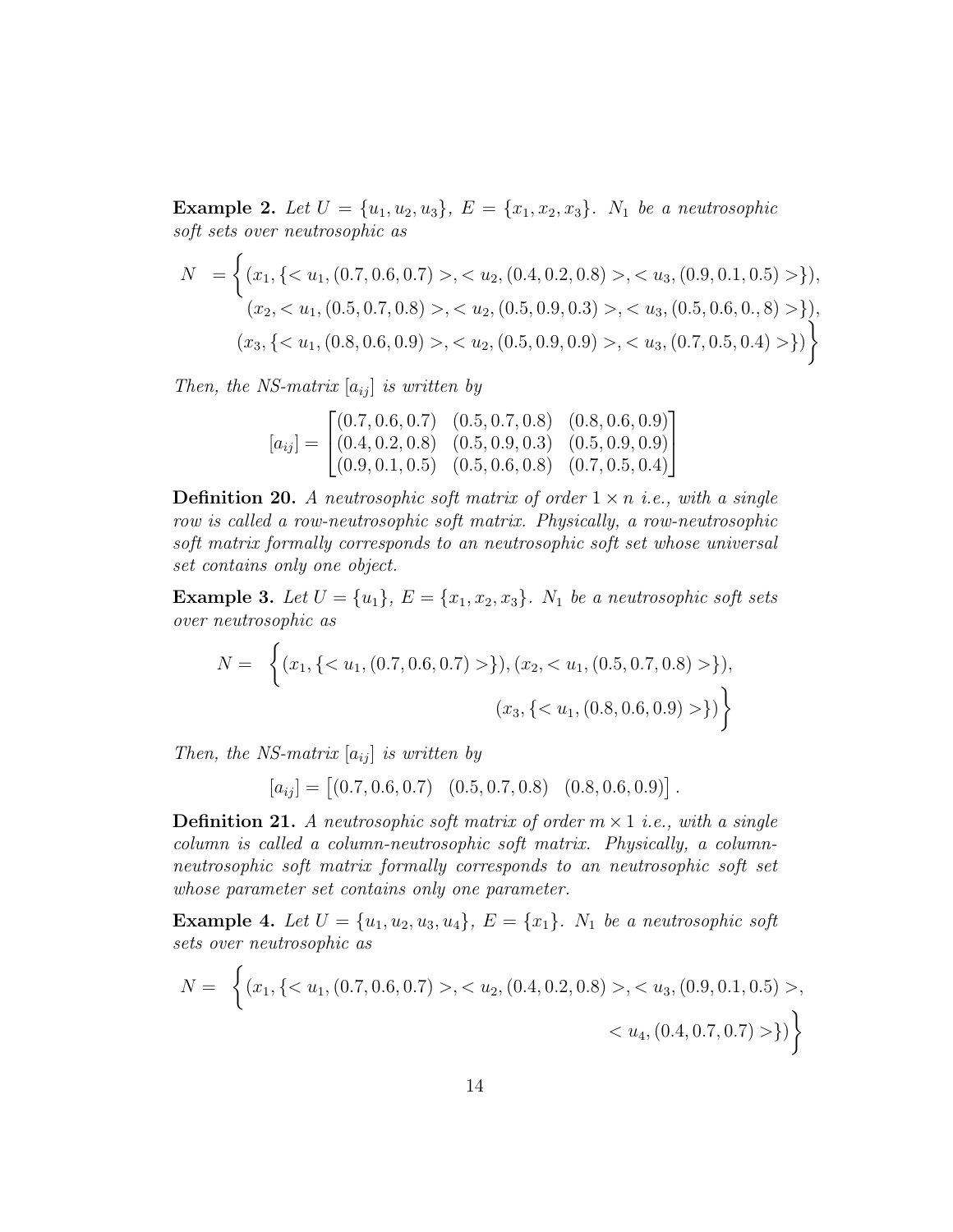*Then, the NS-matrix*  $[a_{ij}]$  *is written by* 

$$
[a_{ij}] = \begin{bmatrix} (0.7, 0.6, 0.7) \\ (0.4, 0.2, 0.8) \\ (0.9, 0.1, 0.5) \\ (0.4, 0.7, 0.7) \end{bmatrix}.
$$

**Definition 22.** A neutrosophic soft matrix of order  $m \times n$  is said to be *a square neutrosophic soft matrix if* m = n *i.e., the number of rows and the number of columns are equal. That means a square-neutrosophic soft matrix is formally equal to an neutrosophic soft set having the same number of objects and parameters.*

Example 5. *Consider the Example [2.](#page-13-0) Here since the NS-matrix contains three rows and three columns, so it is a square-neutrosophic soft matrix.*

**Definition 23.** A square neutrosophic soft matrix of order  $m \times n$  is said to *be a diagonal-neutrosophic soft matrix if all of its non-diagonal elements are*  $(0, 0, 1).$ 

**Example 6.** Let  $U = \{u_1, u_2, u_3, u_4\}$ ,  $E = \{x_1, x_2, x_3\}$ .  $N_1$  be a neutrosophic *soft sets over neutrosophic as*

$$
N = \left\{ (x_1, \{ < u_1, (0.7, 0.6, 0.7) > , < u_2, (0.0, 1.0, 1.0) > , < u_3, (0.0, 1.0, 1.0) > \}, \\ (x_2, < u_1, (0.0, 1.0, 1.0) > , < u_2, (0.0, 1.0, 1.0) > , < u_3, (0.0, 1.0, 1.0) > \}, \\ (x_3, \{ < u_1, (0.0, 1.0, 1.0) > , < u_2, (0.0, 1.0, 1.0) > , < u_3, (0.7, 0.5, 0.4) > \} ) \right\}
$$

*Then, the NS-matrix*  $[a_{ij}]$  *is written by* 

$$
[a_{ij}] = \begin{bmatrix} (0.7, 0.6, 0.7) & (0.0, 1.0, 1.0) & (0.0, 1.0, 1.0) \\ (0.0, 1.0, 1.0) & (0.0, 1.0, 1.0) & (0.0, 1.0, 1.0) \\ (0.0, 1.0, 1.0) & (0.0, 1.0, 1.0) & (0.7, 0.5, 0.4) \end{bmatrix}.
$$

**Definition 24.** The transpose of a square neutrosophic soft matrix  $[a_{ij}]$  of *order*  $m \times n$  *is another square neutrosophic soft matrix of order*  $n \times m$  *obtained from*  $[a_{ij}]$  *by interchanging its rows and columns. It is denoted by*  $[a_{ij}^T]$ *. Therefore the neutrosophic soft set associated with*  $[a_{ij}^T]$  becomes a new *neutrosophic soft set over the same universe and over the same set of parameters.*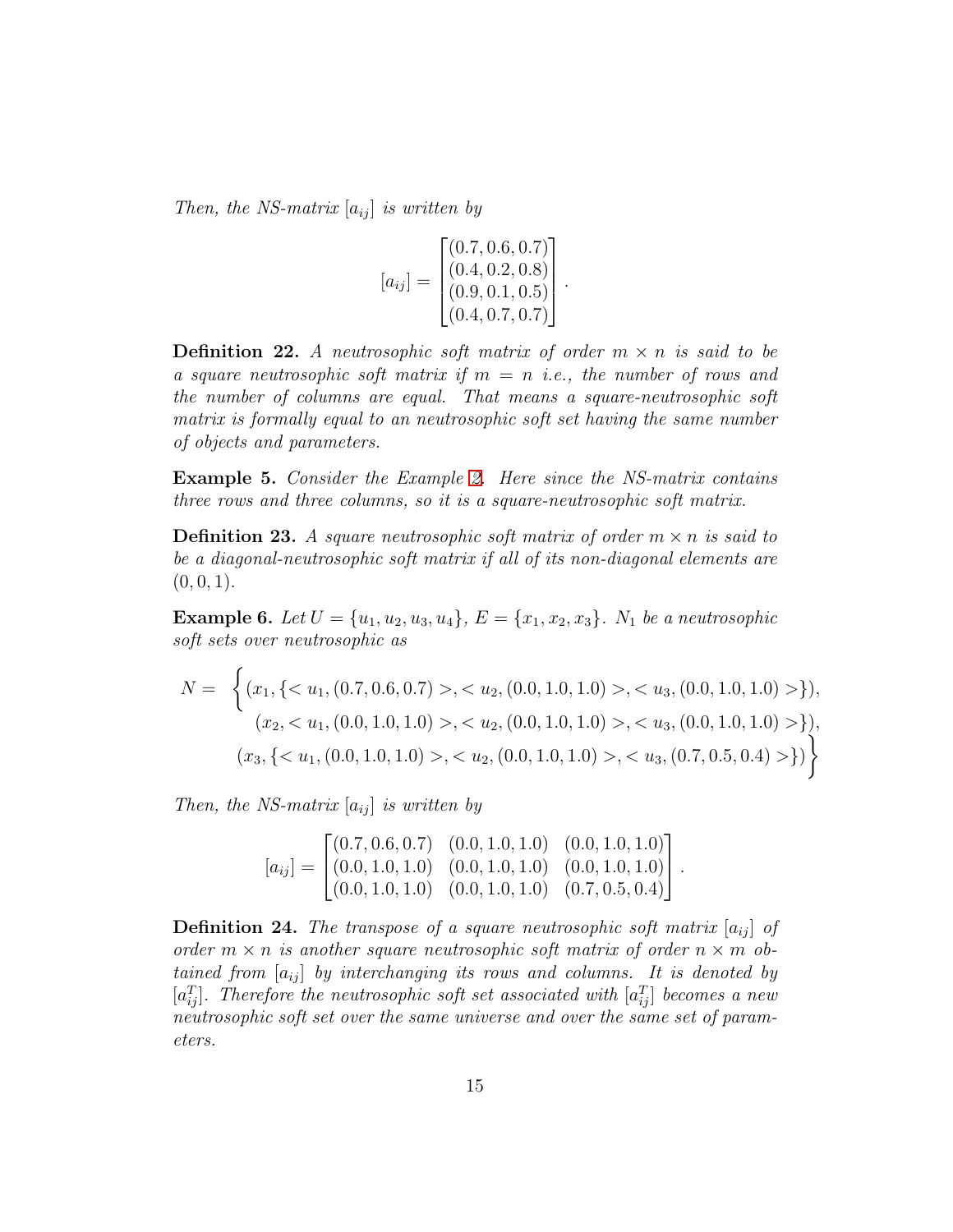**Example 7.** Consider the Example [2.](#page-13-0) If the NS-matrix  $[a_{ij}]$  is written by

$$
[a_{ij}] = \begin{bmatrix} (0.7, 0.6, 0.7) & (0.5, 0.7, 0.8) & (0.8, 0.6, 0.9) \\ (0.4, 0.2, 0.8) & (0.5, 0.9, 0.3) & (0.5, 0.9, 0.9) \\ (0.9, 0.1, 0.5) & (0.5, 0.6, 0.8) & (0.7, 0.5, 0.4) \end{bmatrix}.
$$

*then, its transpose neutrosophic soft matrix as;*

$$
[a_{ij}] = \begin{bmatrix} (0.7, 0.6, 0.7) & (0.4, 0.2, 0.8) & (0.9, 0.1, 0.5) \\ (0.5, 0.7, 0.8) & (0.5, 0.9, 0.3) & (0.5, 0.6, 0.8) \\ (0.8, 0.6, 0.9) & (0.5, 0.9, 0.9) & (0.7, 0.5, 0.4) \end{bmatrix}.
$$

**Definition 25.** A square neutrosophic soft matrix  $[a_{ij}]$  of order  $n \times n$  is said *to be a symmetric neutrosophic soft matrix, if its transpose be equal to it, i.e., if*  $[a_{ij}^T] = [a_{ij}]$ *. Hence the neutrosophic soft matrix*  $[a_{ij}]$ *) is symmetric, if*  $[a_{ij}] = [a_{ji}] \ \forall i, j.$ 

**Example 8.** Let  $U = \{u_1, u_2, u_3\}$ ,  $E = \{x_1, x_2, x_3\}$ .  $N_1$  be a neutrosophic *soft sets as*

$$
N = \left\{ (x_1, \{ < u_1, (0.7, 0.6, 0.7) > , < u_2, (0.4, 0.2, 0.8) > , < u_3, (0.9, 0.1, 0.5) > \}, \\ (x_2, < u_1, (0.4, 0.2, 0.8) > , < u_2, (0.5, 0.9, 0.3) > , < u_3, (0.5, 0.9, 0.9) > \}, \\ (x_3, \{ < u_1, (0.9, 0.1, 0.5) > , < u_2, (0.5, 0.9, 0.9) > , < u_3, (0.7, 0.5, 0.4) > \} \right\}
$$

*Then, the symmetric neutrosophic matrix*  $[a_{ij}]$  *is written by* 

$$
[a_{ij}] = \begin{bmatrix} (0.7, 0.6, 0.7) & (0.4, 0.2, 0.8) & (0.9, 0.1, 0.5) \\ (0.4, 0.2, 0.8) & (0.5, 0.9, 0.3) & (0.5, 0.9, 0.9) \\ (0.9, 0.1, 0.5) & (0.5, 0.9, 0.9) & (0.7, 0.5, 0.4) \end{bmatrix}.
$$

**Definition 26.** *Let*  $[a_{ij}] \in \widetilde{N}_{m \times n}$ *. Then*  $[a_{ij}]$  *is called* 

*i.* A zero NS-matrix, denoted by  $[\tilde{0}]$ , if  $a_{ij} = (0, 1, 1)$  for all i and j.

*ii.* A universal NS-matrix, denoted by [ $\tilde{I}$ ]*, if*  $a_{ij} = (1, 0, 0)$  *for all i and j*.

**Example 9.** Let  $U = \{u_1, u_2, u_3\}$ ,  $E = \{x_1, x_2, x_3\}$ . Then, a zero NS-matrix  $[a_{ij}]$  *is written by* 

$$
[a_{ij}] = \begin{bmatrix} (0,1,1) & (0,1,1) & (0,1,1) \\ (0,1,1) & (0,1,1) & (0,1,1) \\ (0,1,1) & (0,1,1) & (0,1,1) \end{bmatrix}.
$$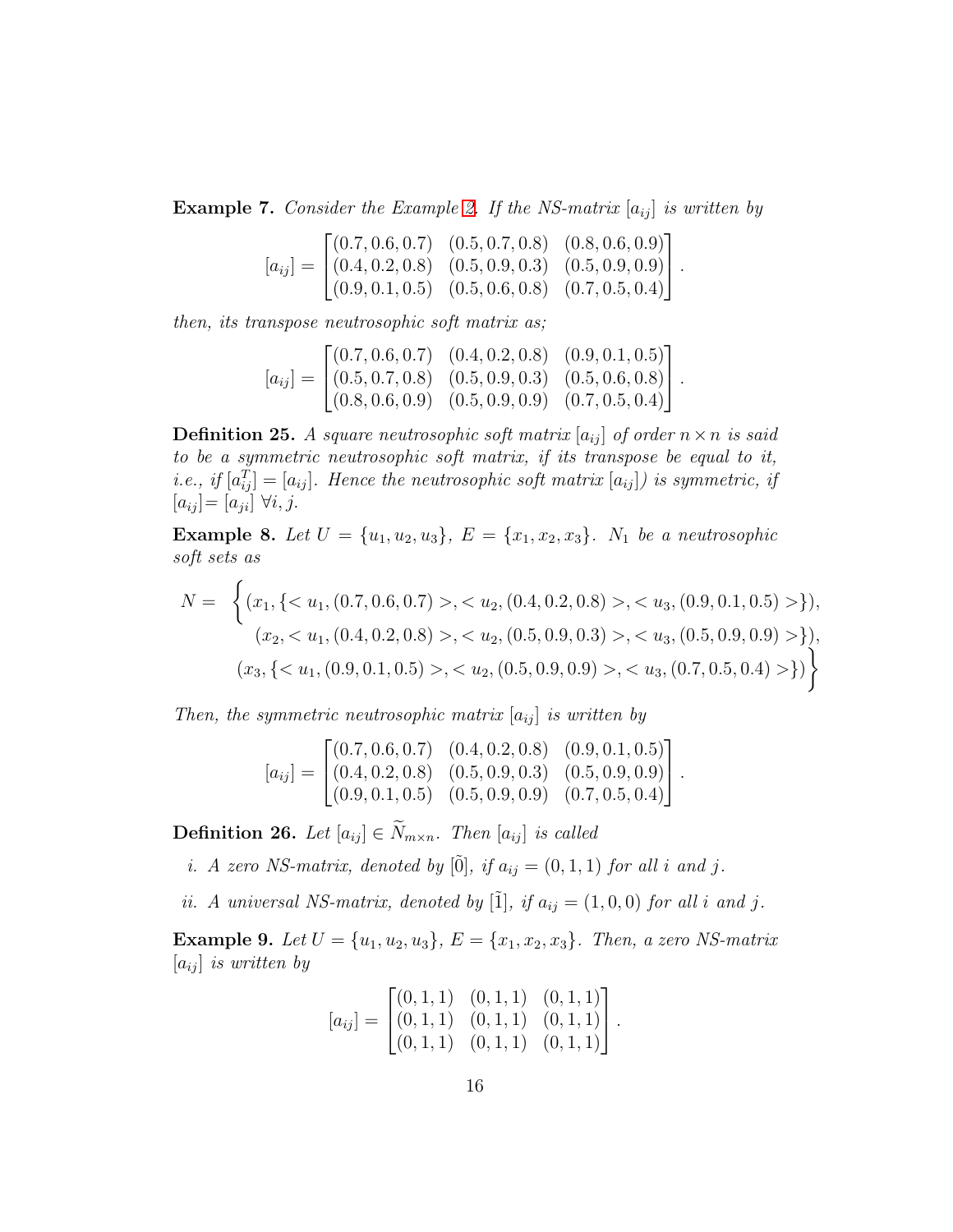*and a universal NS-matrix*  $[a_{ij}]$  *is written by* 

$$
[a_{ij}] = \begin{bmatrix} (1,0,0) & (1,0,0) & (1,0,0) \\ (1,0,0) & (1,0,0) & (1,0,0) \\ (1,0,0) & (1,0,0) & (1,0,0) \end{bmatrix}.
$$

**Definition 27.** Let  $[a_{ij}], [b_{ij}] \in \widetilde{N}_{m \times n}$ . Then

- *i.*  $[a_{ij}]$  *is an NS-submatrix of*  $[b_{ij}]$ *, denoted,*  $[a_{ij}] \leq [b_{ij}]$ *, if*  $T_{ij}^b \geq T_{ij}^a$ *,*  $I_{ij}^a \geq I_{ij}^b$ and  $F_{ij}^a \geq F_{ij}^b$ , for all *i* and *j*.
- *ii.*  $[a_{ij}]$  *is a proper NS-submatrix of*  $[b_{ij}]$ *, denoted,*  $[a_{ij}] \tilde{\subset} [b_{ij}]$ *, if*  $T_{ij}^a \geq T_{ij}^b$ *,*  $I_{ij}^a \leq I_{ij}^b$  and  $F_{ij}^a \leq F_{ij}^b$  for at least  $T_{ij}^a > T_{ij}^b$  and  $I_{ij}^a < I_{ij}^b$  and  $\tilde{F}_{ij}^a < \tilde{F}_{ij}^b$ *for all* i *and* j*.*
- *iii.*  $[a_{ij}]$  *and*  $[b_{ij}]$  *are IFS equal matrices, denoted by*  $[a_{ij}] = [b_{ij}]$ *, if*  $a_{ij} = b_{ij}$ *for all* i *and* j*.*

**Definition 28.** *Let*  $[a_{ij}], [b_{ij}] \in \widetilde{N}_{m \times n}$ *. Then* 

- *i.* Union of  $[a_{ij}]$  and  $[b_{ij}]$ , denoted,  $[a_{ij}]\tilde{\cup}[b_{ij}]$ , if  $c_{ij} = (T_{ij}^c, I_{ij}^c, F_{ij}^c)$ , where  $T_{ij}^c = \max\{T_{ij}^a, T_{ij}^b\},\ I_{ij}^c = \min\{I_{ij}^a, I_{ij}^b\}$  and  $F_{ij}^c = \min\{\tilde{F}_{ij}^a, \tilde{F}_{ij}^b\}$  for all i *and* j*.*
- *ii. Intersection of*  $[a_{ij}]$  *and*  $[b_{ij}]$ *, denoted,*  $[a_{ij}] \cap [b_{ij}]$ *, if*  $c_{ij} = (T_{ij}^c, I_{ij}^c, F_{ij}^c)$ *,* where  $T_{ij}^c = \min\{T_{ij}^a, T_{ij}^b\},\ I_{ij}^c = \max\{I_{ij}^a, I_{ij}^b\}\$  and  $F_{ij}^c = \max\{F_{ij}^a, F_{ij}^b\}$ *for all* i *and* j*.*
- *iii.* Complement of  $[a_{ij}]$ , denoted by  $[a_{ij}]^c$ , if  $c_{ij} = (F_{ij}^a, 1 I_{ij}^a, T_{ij}^a)$  for all i *and* j*.*

Example 10. *Consider the Example [1.](#page-8-0) Then,*

$$
[a_{ij}]\tilde{\cup}[b_{ij}] = \begin{bmatrix} (0.7, 0.5, 0.7) & (0.5, 0.7, 0.7) & (0.8, 0.6, 0.6) \\ (0.4, 0.2, 0.1) & (0.5, 0.6, 0.3) & (0.5, 0.6, 0.7) \\ (0.9, 0.1, 0.4) & (0.5, 0.6, 0.5) & (0.7, 0.5, 0.4) \\ (0.4, 0.7, 0.7) & (0.5, 0.8, 0.5) & (0.3, 0.5, 0.5) \end{bmatrix},
$$

$$
[a_{ij}]\tilde{\cap}[b_{ij}] = \begin{bmatrix} (0.4, 0.6, 0.8) & (0.5, 0.7, 0.8) & (0.7, 0.8, 0.9) \\ (0.2, 0.5, 0.8) & (0.3, 0.9, 0.3) & (0.5, 0.9, 0.9) \\ (0.3, 0.1, 0.5) & (0.2, 0.6, 0.8) & (0.7, 0.5, 0.8) \\ (0.4, 0.7, 0.7) & (0.4, 0.8, 0.5) & (0.2, 0.8, 0.6) \end{bmatrix}.
$$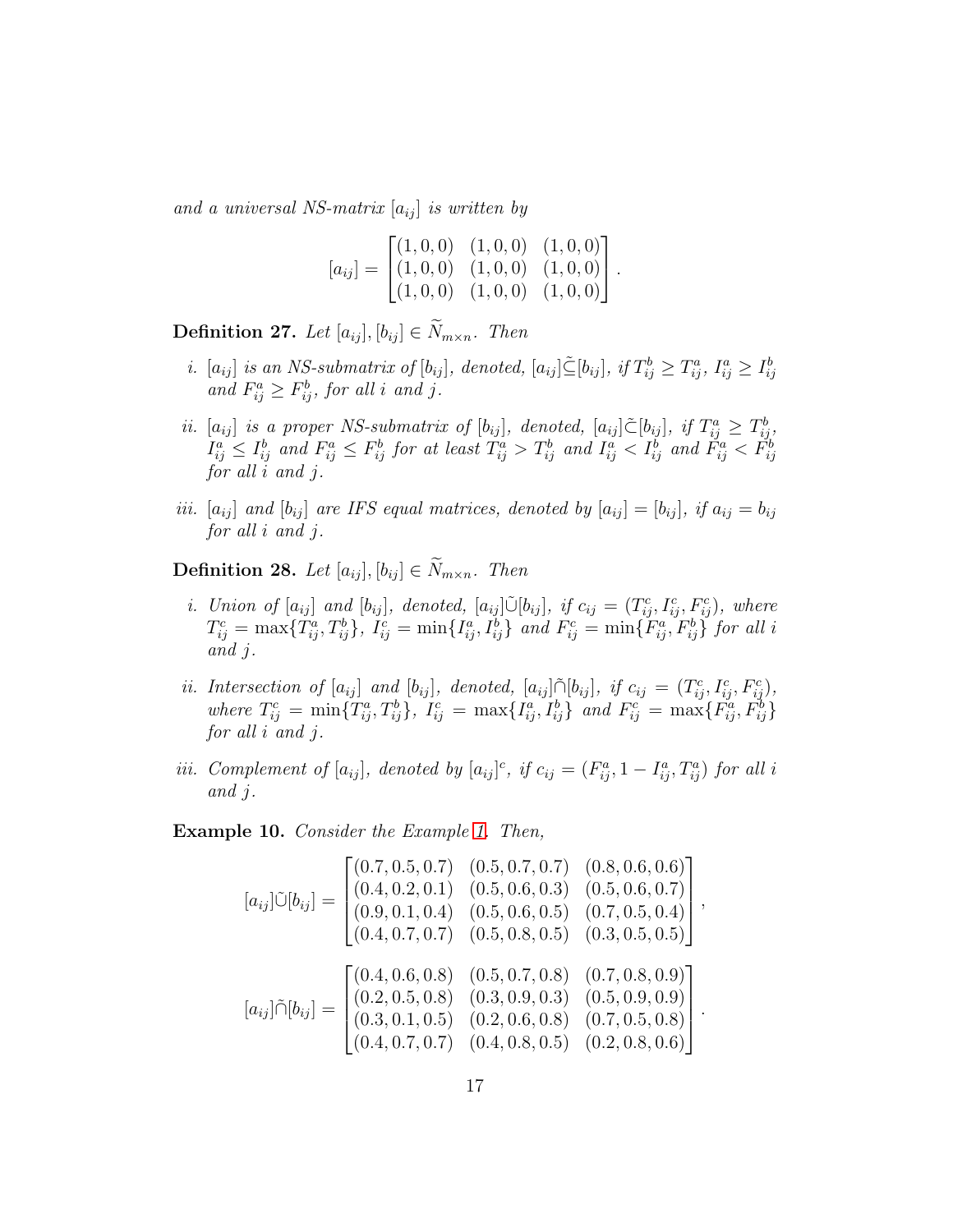*and*

$$
[a_{ij}]^c = \begin{bmatrix} (0.8, 0.5, 0.4) & (0.7, 0.3, 0.5) & (0.6, 0.2, 0.7) \\ (0.1, 0.5, 0.2) & (0.3, 0.4, 0.3) & (0.7, 0.4, 0.5) \\ (0.4, 0.9, 0.3) & (0.5, 0.4, 0.2) & (0.8, 0.5, 0.7) \\ (0.7, 0.3, 0.4) & (0.5, 0.5, 0.4) & (0.5, 0.2, 0.2) \end{bmatrix}.
$$

**Definition 29.** Let  $[a_{ij}]$ ,  $[b_{ij}] \in \widetilde{N}_{m \times n}$ . Then  $[a_{ij}]$  and  $[b_{ij}]$  are disjoint, if  $[a_{ij} ] \tilde{\cap} [b_{ij} ] = [\tilde{0}]$  *for all i and j.* 

**Proposition 2.** *Let*  $[a_{ij}] \in \widetilde{N}_{m \times n}$ *. Then* 

- *i.*  $([a_{ij}]^c)^c = [a_{ij}]$
- *ii.*  $[0]^{c} = [1]$ *.*

**Proposition 3.** Let  $[a_{ij}], [b_{ij}] \in \widetilde{N}_{m \times n}$ . Then

- *i.*  $[a_{ij}] \subseteq [\tilde{1}]$
- *ii.*  $[\tilde{0}] \leq [a_{ij}]$
- *iii.*  $[a_{ij}] \tilde{\subseteq} [a_{ij}]$
- *iv.*  $[a_{ij}] \tilde{\subseteq} [b_{ij}]$  *and*  $[b_{ij}] \tilde{\subseteq} [c_{ij}] \Rightarrow [a_{ij}] \tilde{\subseteq} [c_{ij}]$

**Proposition 4.** *Let*  $[a_{ij}], [b_{ij}], [c_{ij}] \in \widetilde{N}_{m \times n}$ *. Then* 

*i.*  $[a_{ij}] = [b_{ij}]$  *and*  $[b_{ij}] = [c_{ij}] \Leftrightarrow [a_{ij}] = [c_{ij}]$ *ii.*  $[a_{ij}] \subseteq [b_{ij}]$  *and*  $[b_{ij}] \subseteq [a_{ij}] \Leftrightarrow [a_{ij}] = [b_{ij}]$ 

**Proposition 5.** *Let*  $[a_{ij}]$ ,  $[b_{ij}]$ ,  $[c_{ij}] \in \widetilde{N}_{m \times n}$ *. Then* 

*i.*  $[a_{ij}] \tilde{\cup} [a_{ij}] = [a_{ij}]$ 

$$
ii. \ [a_{ij}]\tilde{\cup}[\tilde{0}] = [a_{ij}]
$$

$$
iii. \ [a_{ij}]\tilde{\cup}[\tilde{1}] = [\tilde{1}]
$$

$$
iv. \ [a_{ij}]\tilde{\cup}[b_{ij}] = [b_{ij}]\tilde{\cup}[a_{ij}]
$$

*v.*  $([a_{ij}|\tilde{\cup}[b_{ij}])\tilde{\cup}[c_{ij}] = [a_{ij}|\tilde{\cup}([b_{ij}|\tilde{\cup}[c_{ij}]))$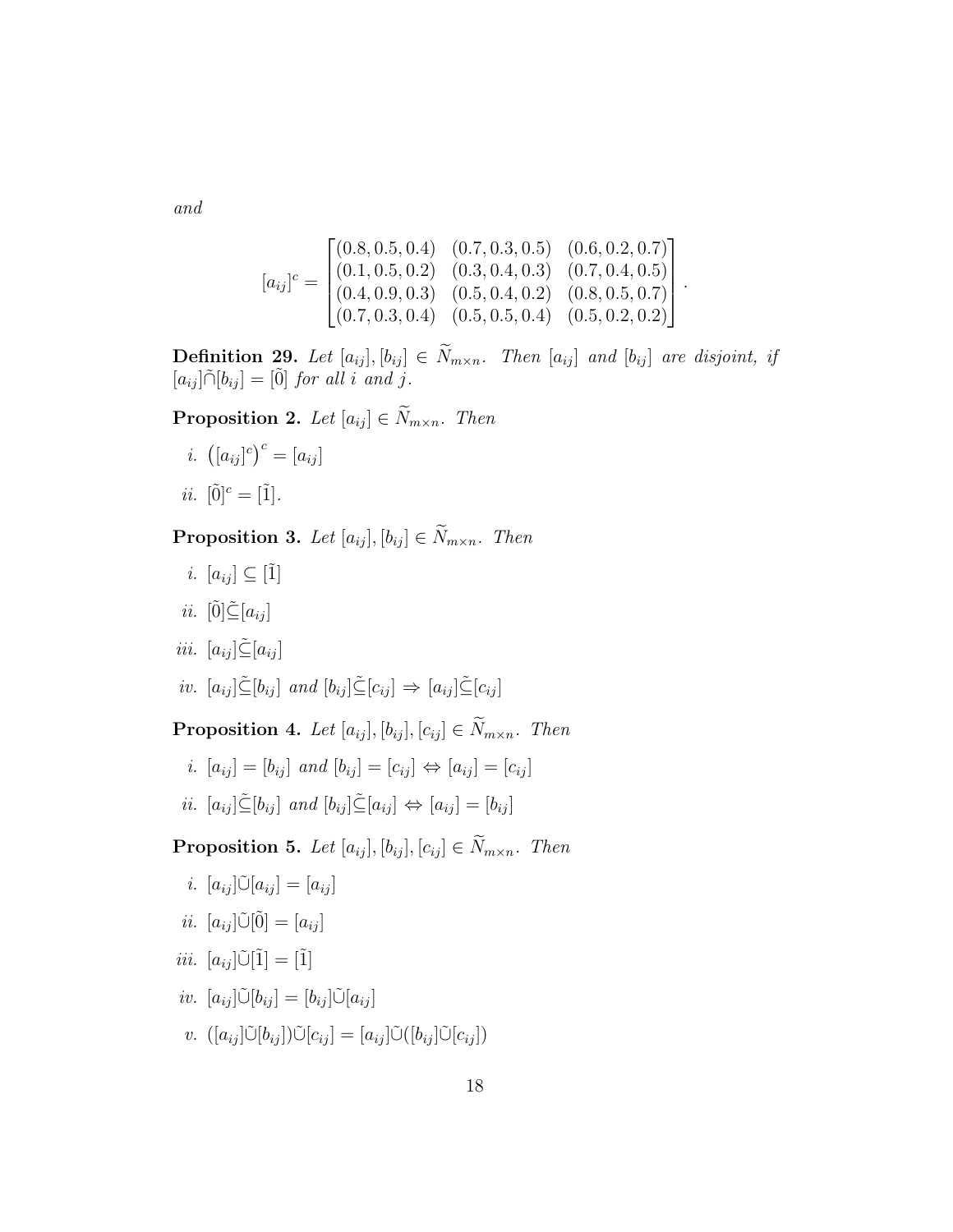**Proposition 6.** *Let*  $[a_{ij}], [b_{ij}], [c_{ij}] \in \widetilde{N}_{m \times n}$ *. Then* 

*i.*  $[a_{ij}] \tilde{\cap} [a_{ij}] = [a_{ij}]$ 

$$
ii. \ [a_{ij}]\tilde{\cap}[\tilde{0}] = [\tilde{0}]
$$

$$
iii. \ [a_{ij}]\tilde{\cap}[\tilde{1}] = [a_{ij}]
$$

$$
iv. \ [a_{ij}]\tilde{\cap}[b_{ij}] = [b_{ij}]\tilde{\cap}[a_{ij}]
$$

 $v.$   $([a_{ij}]\tilde{\cap}[b_{ij}])\tilde{\cap}[c_{ij}] = [a_{ij}]\tilde{\cap}([b_{ij}]\tilde{\cap}[c_{ij}])$ 

**Proposition 7.** *Let*  $[a_{ij}]$ ,  $[b_{ij}] \in \widetilde{N}_{m \times n}$ *. Then De Morgan's laws are valid* 

$$
i. \ ([a_{ij}]\tilde{\cup}[b_{ij}])^c = [a_{ij}]^c \tilde{\cap}[b_{ij}]^c
$$

$$
ii. \ ([a_{ij}]\tilde{\cap}[b_{ij}])^c = [a_{ij}]^c \tilde{\cup}[b_{ij}]^c
$$

Proof. *i.* 

$$
([a_{ij}]\tilde{\cup}[b_{ij}])^c = ([(T^a_{ij}, I^a_{ij}, F^a_{ij})]\tilde{\cup}[(T^b_{ij}, I^b_{ij}, F^b_{ij})])^c
$$
  
\n
$$
= [(\max\{T^a_{ij}, T^b_{ij}\}, \min\{I^a_{ij}, I^b_{ij}\}, \min\{F^a_{ij}, F^b_{ij}\})]^c
$$
  
\n
$$
= [(\min\{F^a_{ij}, F^b_{ij}\}, \max\{1 - I^a_{ij}, 1 - I^b_{ij}\}, \max\{T^a_{ij}, T^b_{ij}\}))]
$$
  
\n
$$
= [(F^a_{ij}, I^a_{ij}, T^a_{ij})]\tilde{\cap}[(F^b_{ij}, I^b_{ij}, T^b_{ij})]
$$
  
\n
$$
= [a_{ij}]^c \tilde{\cap}[b_{ij}]^c
$$

*i.*

$$
([a_{ij}]\tilde{\cap}[b_{ij}])^c = ([(T^a_{ij}, I^a_{ij}, F^a_{ij})]\tilde{\cap}[(T^b_{ij}, I^b_{ij}, F^b_{ij})])^c
$$
  
\n
$$
= [(\min\{T^a_{ij}, T^b_{ij}\}, \max\{I^a_{ij}, I^b_{ij}\}, \max\{F^a_{ij}, F^b_{ij}\})]^c
$$
  
\n
$$
= [(\max\{F^a_{ij}, F^b_{ij}\}, \min\{1 - I^a_{ij}, 1 - I^b_{ij}\}, \min\{T^a_{ij}, T^b_{ij}\})^c]
$$
  
\n
$$
= [(F^a_{ij}, I^a_{ij}, T^a_{ij})]\tilde{\cup}[(F^b_{ij}, I^b_{ij}, T^b_{ij})]
$$
  
\n
$$
= [a_{ij}]^c \tilde{\cup} [b_{ij}]^c
$$

**Proposition 8.** *Let*  $[a_{ij}], [b_{ij}], [c_{ij}] \in \widetilde{N}_{m \times n}$ *. Then* 

$$
i. [a_{ij}]\tilde{\cap}([b_{ij}]\tilde{\cup}[c_{ij}]) = ([a_{ij}]\tilde{\cap}([b_{ij}])\tilde{\cup}([a_{ij}]\tilde{\cap}[c_{ij}])
$$
  

$$
ii. [a_{ij}]\tilde{\cup}([b_{ij}]\tilde{\cap}[c_{ij}]) = ([a_{ij}]\tilde{\cup}([b_{ij}])\tilde{\cap}([a_{ij}]\tilde{\cup}[c_{ij}])
$$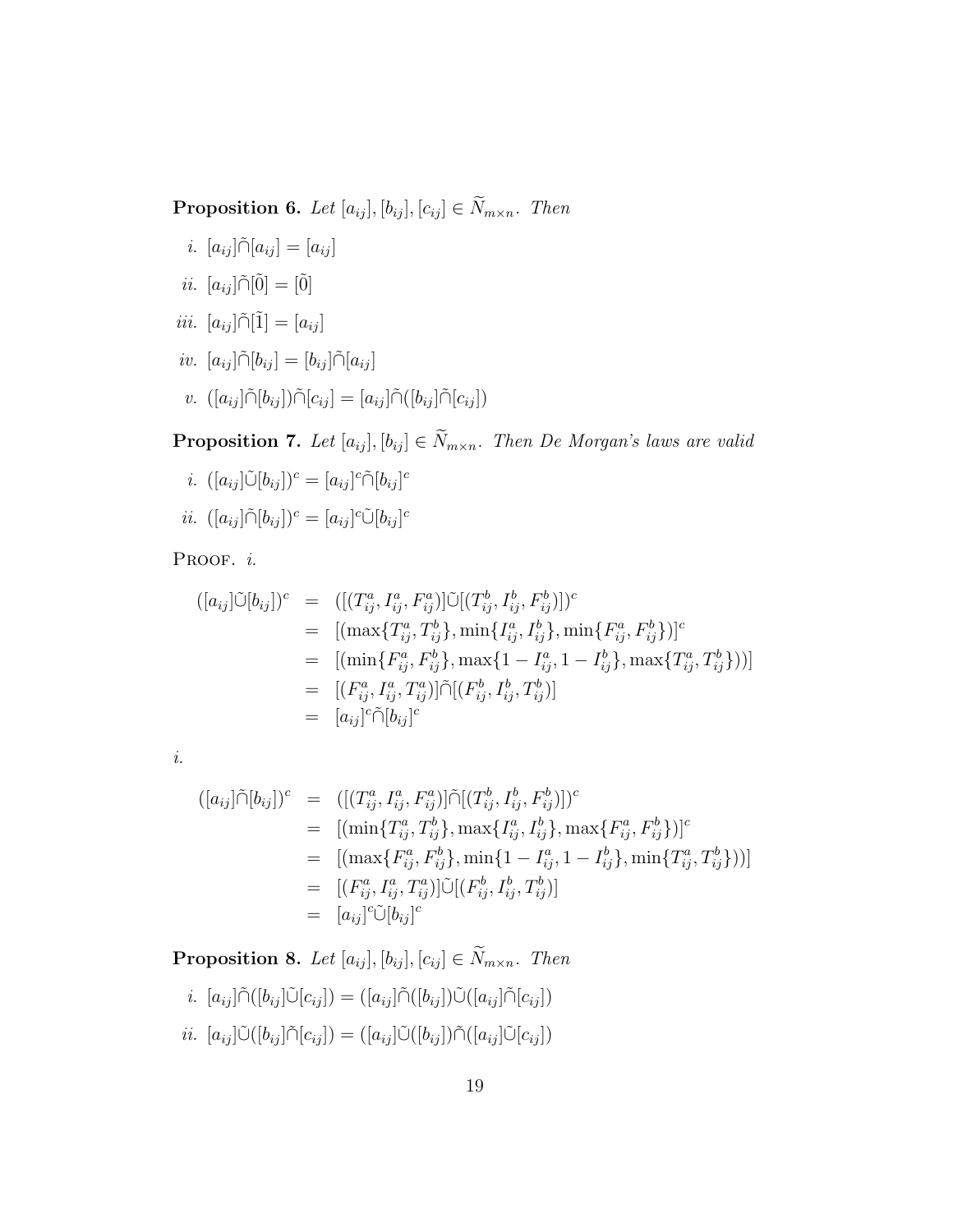# 5. Products of NS-Matrices

In this section, we define two special products of NS-matrices to construct soft decision making methods.

Definition 30. Let  $[a_{ij}], [b_{ik}] \in \widetilde{N}_{m \times n}$ . Then And-product of  $[a_{ij}]$  and  $[b_{ij}]$ *is defined by*

$$
\wedge : \widetilde{N}_{m \times n} \times \widetilde{N}_{m \times n} \to \widetilde{N}_{m \times n^2} \qquad [a_{ij}] \wedge [b_{ik}] = [c_{ip}] = (T_{ip}^c, I_{ip}^c, F_{ip}^c)
$$

*where*

 $T_{ip}^c = t(T_{ij}^a, T_{jk}^b), I_{ip}^c = s(I_{ij}^a, I_{jk}^b)$  and  $F_{ip}^c = s(F_{ij}^a, F_{jk}^b)$  such that  $p = t(T_{ij}^a, T_{jk}^b)$  $n(j - 1) + k$ 

**Definition 31.** Let  $[a_{ij}], [b_{ik}] \in \widetilde{N}_{m \times n}$ . Then And-product of  $[a_{ij}]$  and  $[b_{ij}]$ *is defined by*

$$
\vee : \widetilde{N}_{m \times n} \times \widetilde{N}_{m \times n} \to \widetilde{N}_{m \times n^2} \qquad [a_{ij}] \vee [b_{ik}] = [c_{ip}] = (T_{ip}^c, I_{ip}^c, F_{ip}^c)
$$

*where*

 $T_{ip}^c = s(T_{ij}^a, T_{jk}^b), I_{ip}^c = t(I_{ij}^a, I_{jk}^b)$  and  $F_{ip}^c = t(F_{ij}^a, F_{jk}^b)$  such that  $p = t$  $n(j-1) + k$ 

**Example 11.** *Assume that*  $[a_{ij}]$ ,  $[b_{ik}] \in \widetilde{N}_{3\times 2}$  *are given as follows* 

$$
[a_{ij}] = \begin{bmatrix} (1.0, 0.1, 0.1) & (1.0, 0.4, 0.1) \\ (1.0, 0.2, 0.1) & (1.0, 0.1, 0.1) \\ (1.0, 0.8, 0.1) & (1.0, 0.7, 0.1) \end{bmatrix}
$$

$$
[b_{ij}] = \begin{bmatrix} (1.0, 0.7, 0.1) & (1.0, 0.1, 0.1) \\ (1.0, 0.5, 0.1) & (1.0, 0.2, 0.1) \\ (1.0, 0.5, 0.1) & (1.0, 0.5, 0.1) \end{bmatrix}
$$

$$
[a_{ij}] \wedge [b_{ij}] = \begin{bmatrix} (1.0, 0.7, 0.1) & (1.0, 0.1, 0.1) & (1.0, 0.7, 0.1) \\ (1.0, 0.5, 0.1) & (1.0, 0.2, 0.1) & (1.0, 0.5, 0.1) & (1.0, 0.2, 0.1) \\ (1.0, 0.8, 0.1) & (1.0, 0.8, 0.1) & (1.0, 0.7, 0.1) & (1.0, 0.7, 0.1) \end{bmatrix}
$$

$$
[a_{ij}] \vee [b_{ij}] = \begin{bmatrix} (1.0, 0.1, 0.1) & (1.0, 0.1, 0.1) & (1.0, 0.4, 0.1) & (1.0, 0.1, 0.1) \\ (1.0, 0.2, 0.1) & (1.0, 0.2, 0.1) & (1.0, 0.4, 0.1) & (1.0, 0.1, 0.1) \\ (1.0, 0.8, 0.1) & (1.0, 0.8, 0.1) & (1.0, 0.5, 0.1) & (1.0, 0.5, 0.1) \end{bmatrix}
$$

**Proposition 9.** Let  $[a_{ij}], [b_{ij}], [c_{ij}] \in \widetilde{N}_{m \times n}$ . Then the De morgan's types of *results are true.*

- *i.*  $([a_{ij}] \vee [b_{ij}])^c = [a_{ij}]^c \wedge [b_{ij}]^c$
- *ii.*  $([a_{ij}] \wedge [b_{ij}])^c = [a_{ij}]^c \vee [b_{ij}]^c$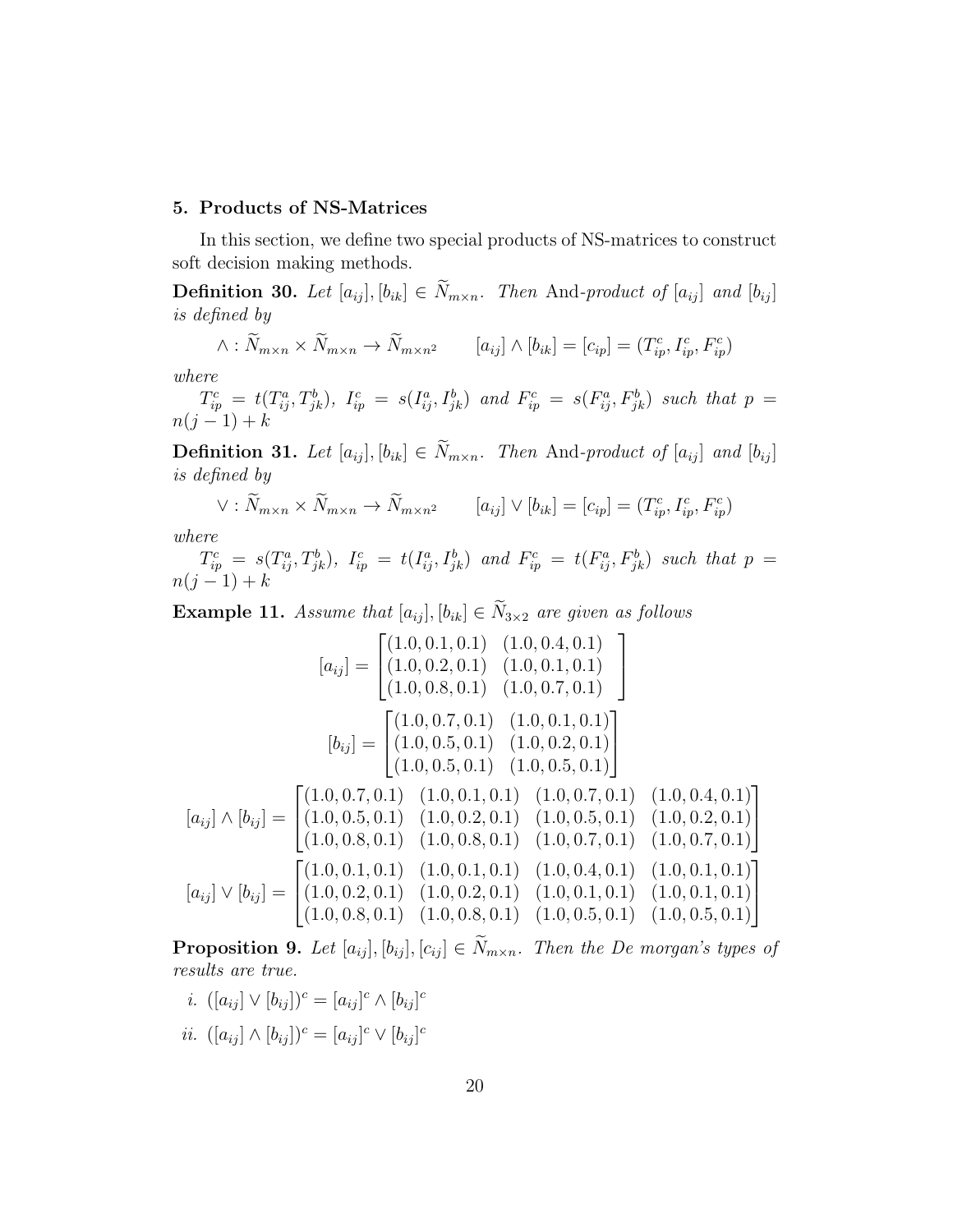# 6. Decision making problem using and-product of neutrosophic soft matrices

**Definition 32.** *[\[13\]](#page-23-4) Let*  $[(\mu_{ip}, \nu_{ip}, w_{ip})]$  ∈  $NSM_{m \times n^2}$ *,*  $I_k = {p : (\mu_{ip}, \nu_{ip}, w_{ip})}$  ≠ 0, *for some*  $1 \le i \le m$ ,  $(k-1)n < p \le kn$  *for all*  $k \in I = \{1, 2, ..., n\}$ *. Then*  $NS$ -max-min decision function, denoted  $D_{mMM}$ , is defined as follows

 $D_{mMM}: NSM_{m\times n^2} \rightarrow NSM_{m\times 1}$ 

 $D_{mMM} = [(\mu_{ip}, \nu_{ip}, w_{ip})] = [d_{i1}] = [(\max_{k} {\{\mu_{ipk}^{'}\}}, {\{\nu_{ipk}^{'}\}}, \min_{k} {\{w_{ipk}^{'}\}})]$ 

*where*

$$
\mu'_{ipk} = \begin{cases}\n\max_{p \in I_k} {\mu_{ipk}}, & \text{if } I_k \neq \emptyset, \\
0, & \text{if } I_k = \emptyset.\n\end{cases}
$$
\n
$$
\nu'_{ipk} = \begin{cases}\n\min_{p \in I_k} {\nu_{ipk}}, & \text{if } I_k \neq \emptyset, \\
0, & \text{if } I_k = \emptyset.\n\end{cases}
$$
\n
$$
w'_{ipk} = \begin{cases}\n\min_{p \in I_k} {\{w_{ipk}\}}, & \text{if } I_k \neq \emptyset, \\
0, & \text{if } I_k = \emptyset.\n\end{cases}
$$

*The one column fs-matrix*  $Mm[c_{ip}]$  *is called max-min decision fs-matrix.* 

**Definition 33.** Let  $U = \{u_1, u_2, u_3, u_m\}$  be the universe and  $D_{mMM}(\mu_{ip}, \nu_{ip}, w_{ip}) =$  $[d_{i1}]$ *. Then the set defined by* 

$$
opt_{[d_{i1}]}^{m}(U) = \{u_i/d_i : u_i \in U, d_i = max\{s_i\}\},\
$$

*where*  $s_i = \mu_{ip} - \nu_{ip}$ ,  $w_{ip}$ ,  $d_{i1} \neq 0$  *which is called an optimum fuzzy set on U.* 

#### Algorithm

The algorithm for the solution is given below

Step 1: Choose feasible subset of the set of parameters.

Step 2: Construct the neutrosophic matrices for each parameter.

Step 3: Choose a product of the neutrosophic matrices ,

Step 4: Find the method min-max-max decision N-matrices.

Step 5: Find an optimum fuzzy set on U.

Remark 1. *We can also define NS-matrices max-min-min decision making methods. One of them may be more useful than the others according to the type of problem.*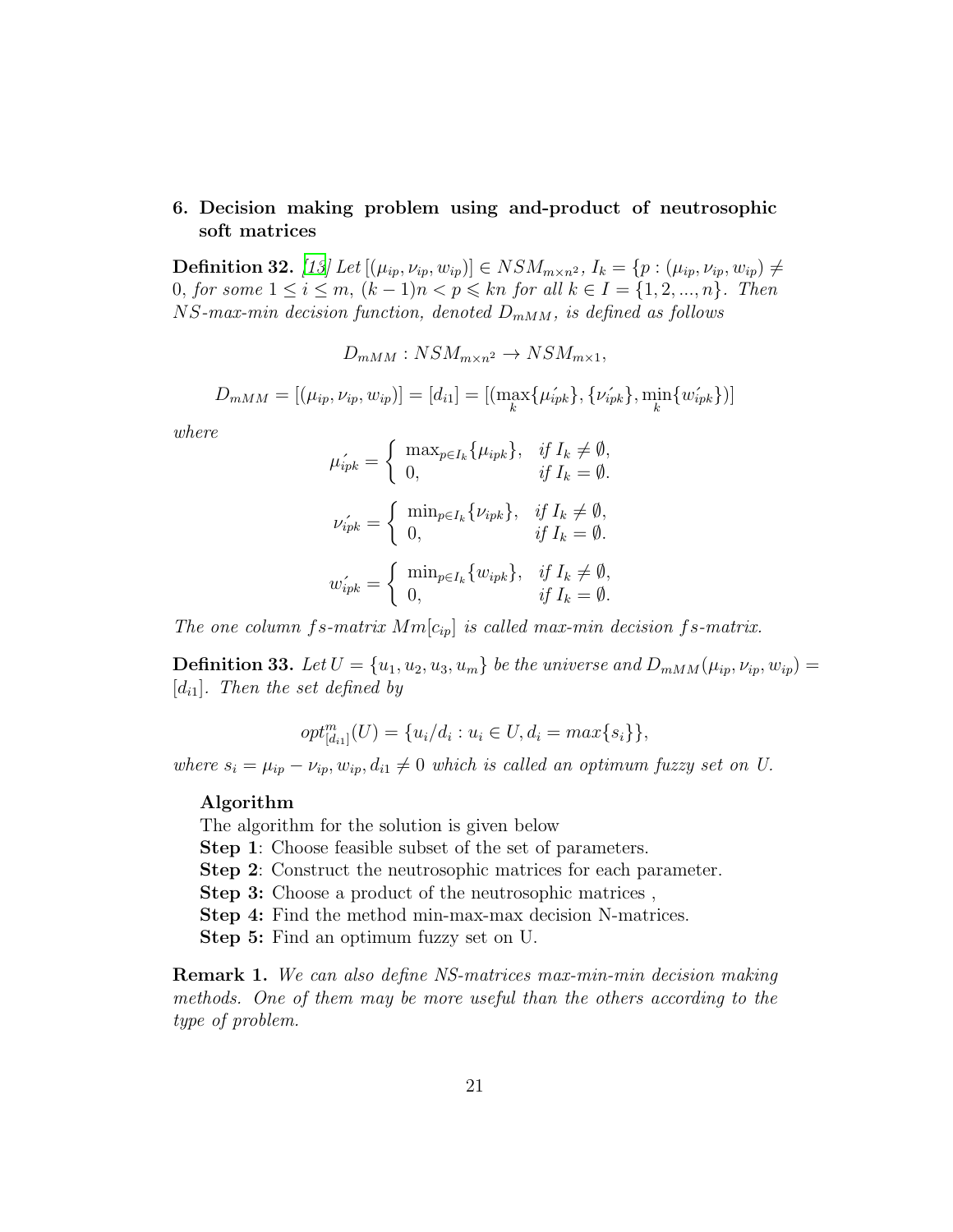Case study: Assume that , a car dealer stores three different types of cars  $U = \{u_1, u_2, u_3\}$  which may be characterize by the set of parameters  $E = \{e_1, e_2\}$  where  $e_1$  stands for costly,  $e_2$  stands for fuel effciency. Then we consider the following example. Suppose a couple Mr. X and Mrs. X come to the dealer to buy a car before Dugra Puja. If each partner has to consider his/her own set of parameters, then we select the car on the basis of partner's parameters by using NS-matrices min-max-max decision making as follow.

Step 1: First Mr.X and Mrs.X have to chose the sets of their parameters  $A = \{e_1, e_2\}$  and  $B = \{e_1, e_2\}$ , respectively.

**Step 2:** Then we construct the NS-matrices  $[a_{ij}]$  and  $[b_{ij}]$  according to their set of parameters A and B, respectively, as follow:

$$
[a_{ij}] = \begin{bmatrix} (1.0, 0.1, 0.1) & (1.0, 0.4, 0.1) \\ (1.0, 0.2, 0.1) & (1.0, 0.1, 0.1) \\ (1.0, 0.8, 0.1) & (1.0, 0.7, 0.1) \end{bmatrix}
$$

and

$$
[b_{ij}] = \begin{bmatrix} (1.0, 0.7, 0.1) & (1.0, 0.1, 0.1) \\ (1.0, 0.5, 0.1) & (1.0, 0.2, 0.1) \\ (1.0, 0.5, 0.1) & (1.0, 0.5, 0.1) \end{bmatrix}
$$

**Step 3:**Now ,we can find the And-product of the NS-matrices  $[a_{ij}]$  and  $[b_{ij}]$  as follow:

$$
[a_{ij}] \wedge [b_{ij}] = \begin{bmatrix} (1.0, 0.7, 0.1) & (1.0, 0.1, 0.1) & (1.0, 0.7, 0.1) & (1.0, 0.4, 0.1) \\ (1.0, 0.5, 0.1) & (1.0, 0.2, 0.1) & (1.0, 0.5, 0.1) & (1.0, 0.2, 0.1) \\ (1.0, 0.8, 0.1) & (1.0, 0.8, 0.1) & (1.0, 0.7, 0.1) & (1.0, 0.7, 0.1) \end{bmatrix}
$$

**Step 4:** Now, we calculate; for  $i = \{1, 2, 3\}$ 

$$
[d_{i1}] = \begin{bmatrix} (\mu_{11}, \nu_{11}, w_{11}) \\ (\mu_{21}, \nu_{21}, w_{21}) \\ (\mu_{31}, \nu_{31}, w_{31}) \end{bmatrix}
$$

To demonstrate, let us find  $d_{21}$  for  $i = 2$ . Since  $i = 2$  and  $k \in \{1,2\}$  so  $d_{21} = (\mu_{21}, \nu_{21}, w_{21}).$ 

Let  $t_{2k} = \{t_{21}, t_{22}\}$ , where  $t_{2k} = (\mu_{2p}, \nu_{2p}, w_{2p})$  then,

we have to find  $t_{2k}$  for all  $k \in \{1, 2\}$ . First to find  $t_{21}$ ,  $I_1 = \{p : 0 < p \leq 2\}$ for  $k = 1$  and  $n = 2$ .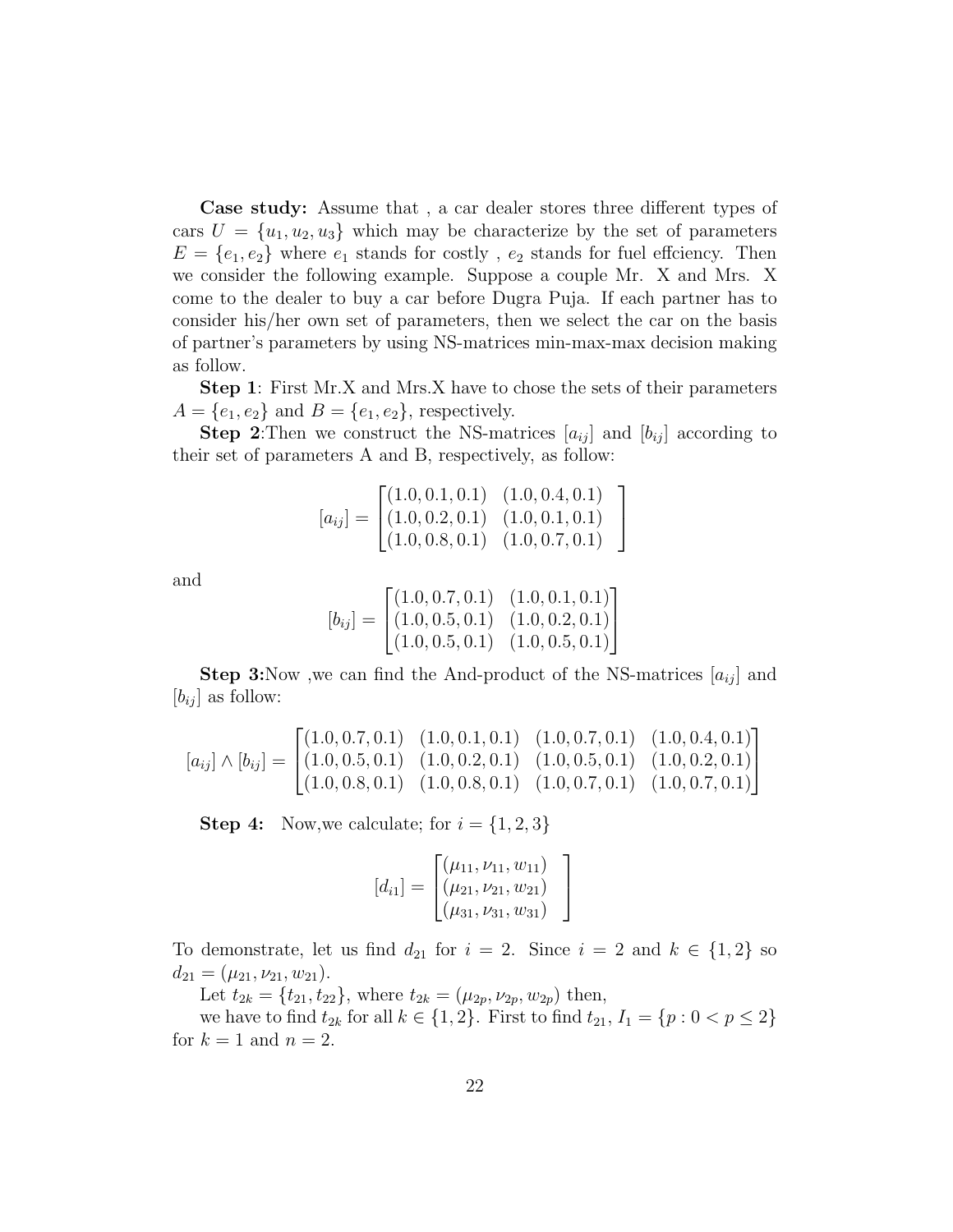We have  $t_{21} = (min\{\mu_{2p}\}, max\{\nu_{2p}\}, max\{\nu_{2p}\}),$ here  $p = 1, 2 \ (min\{\mu_{21}, \mu_{22}\}, max\{\nu_{21}, \nu_{22}\}, max\{\nu_{21}, \nu_{22}\})$  $=(min{1, 1}, max{0.5, 0.2}, max{0.1, 0.1}) = (1, 0.5, 0.1)$  and  $t_{22} = (min\{\mu_{2p}\}, max\{\nu_{2p}\}, max\{w_{2p}\}),$ here  $p = 3, 4 \ (min\{\mu_{23}, \mu_{24}\}, max\{\nu_{23}, \nu_{24}\}, max\{\nu_{23}, \nu_{24}\})$  $=(min\{1, 1\}, max\{0.5, 0.5\}, max\{0.1, 0.1\}) = (1, 0.5, 0.1)$ Similarly ,we can find  $d_{11}$  and  $d_{31}$  as  $d_{11} = (1, 0.7, 0.1), d_{31} = (1, 0.8, 0.1),$ 

$$
[d_{i1}] = \begin{bmatrix} (1, 0.7, 0.1) \\ (1, 0.5, 0.1) \\ (1, 0.8, 0.1) \end{bmatrix}
$$

$$
max[s_i] = \begin{bmatrix} 0.95 \\ 0.93 \\ 0.92 \end{bmatrix}
$$

where  $s_i = \mu_{11} - \nu_{11} w_{11}$ 

Step 5:Finally , we can find an optimum fuzzy set on U as:

$$
opt_{[d_{i1}]}^2(U) = \{u_1/0.95, u_2/0.93, u_3/0.92\}
$$

Thus  $u_1$  has the maximum value. Therefore the couple may decide to buy the car  $u_1$ .

# 7. Conclusion

In this paper we have redefine the notion of neutrosophic set in a new way and proposed the concept of neutrosophic soft matrix and after that different types of matrices in neutrosophic soft theory have been defiend.then we have introduced some new operations and properties on these matrices.

## References

- <span id="page-22-1"></span>[1] A.Q. Ansaria, R. Biswasb and S. Aggarwalc, Neutrosophic classifier: An extension of fuzzy classifer, Applied Soft Computing 13 (2013) 563–573.
- <span id="page-22-2"></span>[2] C. Ashbacher, Introduction to Neutrosophic Logic, American Research Press Rehoboth 2002.
- <span id="page-22-0"></span>[3] K. Atanassov, G. Gargov, Interval valued intuitionistic fuzzy sets, Fuzzy Sets Syst. 31 (1989) 343-349.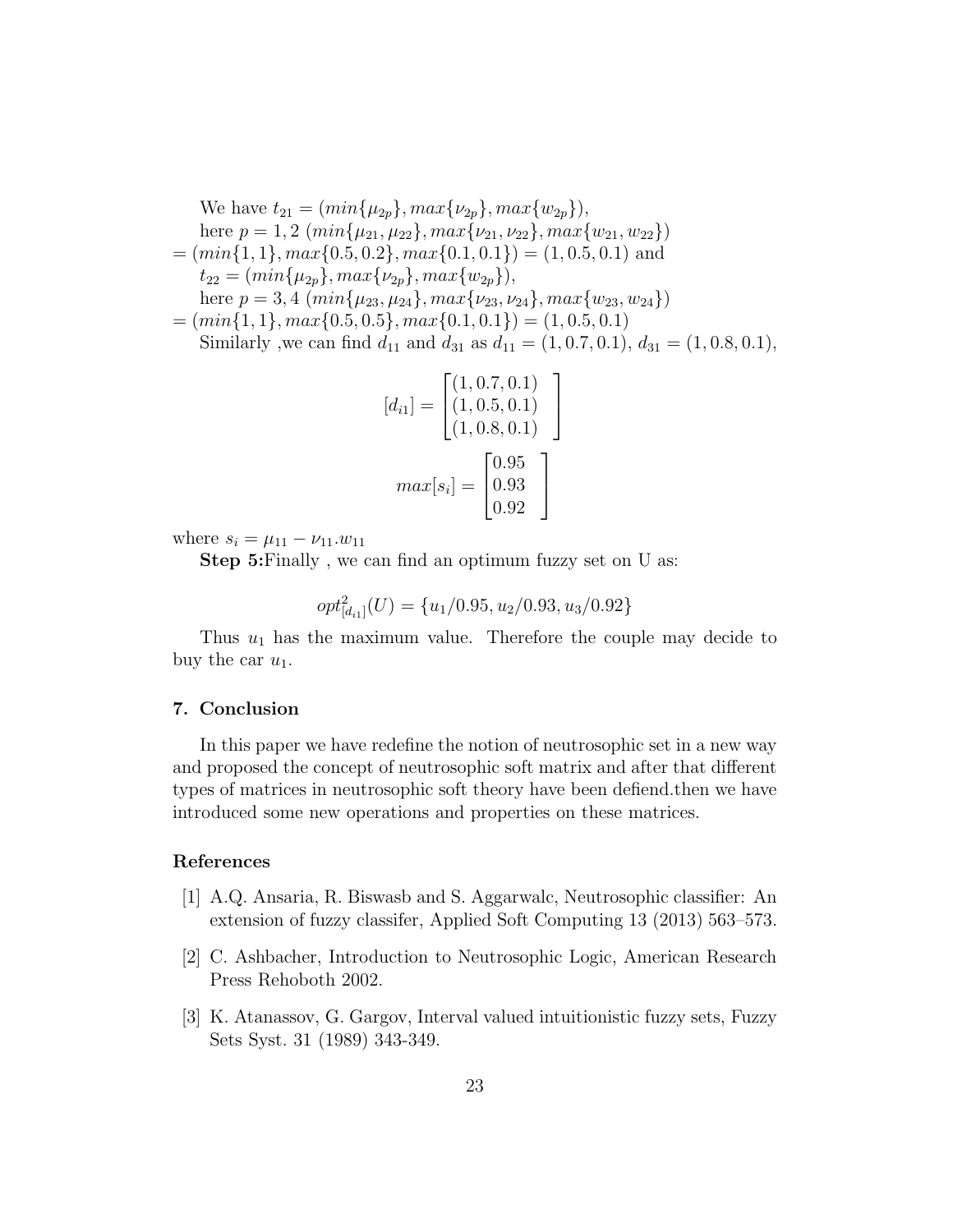- <span id="page-23-0"></span>[4] K.T. Atanassov, Intuitionistic Fuzzy Sets, Pysica-Verlag A Springer-Verlag Company, New York (1999).
- <span id="page-23-8"></span>[5] T. M. Basu, N. K. Mahapatra and S. K. Mondal, Intuitionistic Fuzzy Soft Matrix and Its Application in Decision Making Problems, Annals of Fuzzy Mathematics and Informatics  $x/x$ , (201y), pp.
- <span id="page-23-9"></span>[6] M. J. Borah, T. J. Neog, D. K. Sut, Fuzzy Soft Matrix Theory And Its Decision Making, International Journal of Modern Engineering Research, 2 (2012) 121–127.
- <span id="page-23-1"></span>[7] S. Broumi, Generalized Neutrosophic Soft Set International Journal of Computer Science, Engineering and Information Technology (IJCSEIT), /2, 2013.
- <span id="page-23-2"></span>[8] S. Broumi, F. Smarandache, Intuitionistic Neutrosophic Soft Set, Journal of Information and Computing Science 8/2, (2013), 130–140.
- <span id="page-23-7"></span>[9] S. Broumi, F. Smarandache and M. Dhar, On Fuzzy Soft Matrix Based on Reference Function, Information Engineering and Electronic Business, 2 (2013) 52-59.
- [10] S.Broumi,I.Deli,F.Smarandache," Relation on Interval Neutrosophic Soft Set", Journal of New Results in Science,2014,submitted.
- <span id="page-23-6"></span>[11] Chetia, B. and Das,P.K.,An application of intuitionistic fuzzy soft matrices in decision making p roblems (communicated)
- <span id="page-23-3"></span>[12] N. Cağman and S. Enginoğlu, Soft set theory and uni-int decision making, European Journal of Operational Research, DOI: 10.1016/j.ejor.2010.05.004.
- <span id="page-23-4"></span>[13] N. Cağman and S. Enginoğlu, Soft matrix theory and its decision making, Computers and Mathematics with Applications 59 (2010) 3308– 3314.
- <span id="page-23-10"></span>[14] N. Cağman, Contributions to the theory of soft sets, Journal of New Results in Science, 4 (2014), 33–41.
- <span id="page-23-5"></span>[15] N. Cağman and S. Enginolu, Fuzzy soft matrix theory and its applications in decision making, Iranian Journal of Fuzzy Systems, 9/1 (2012) 109–119.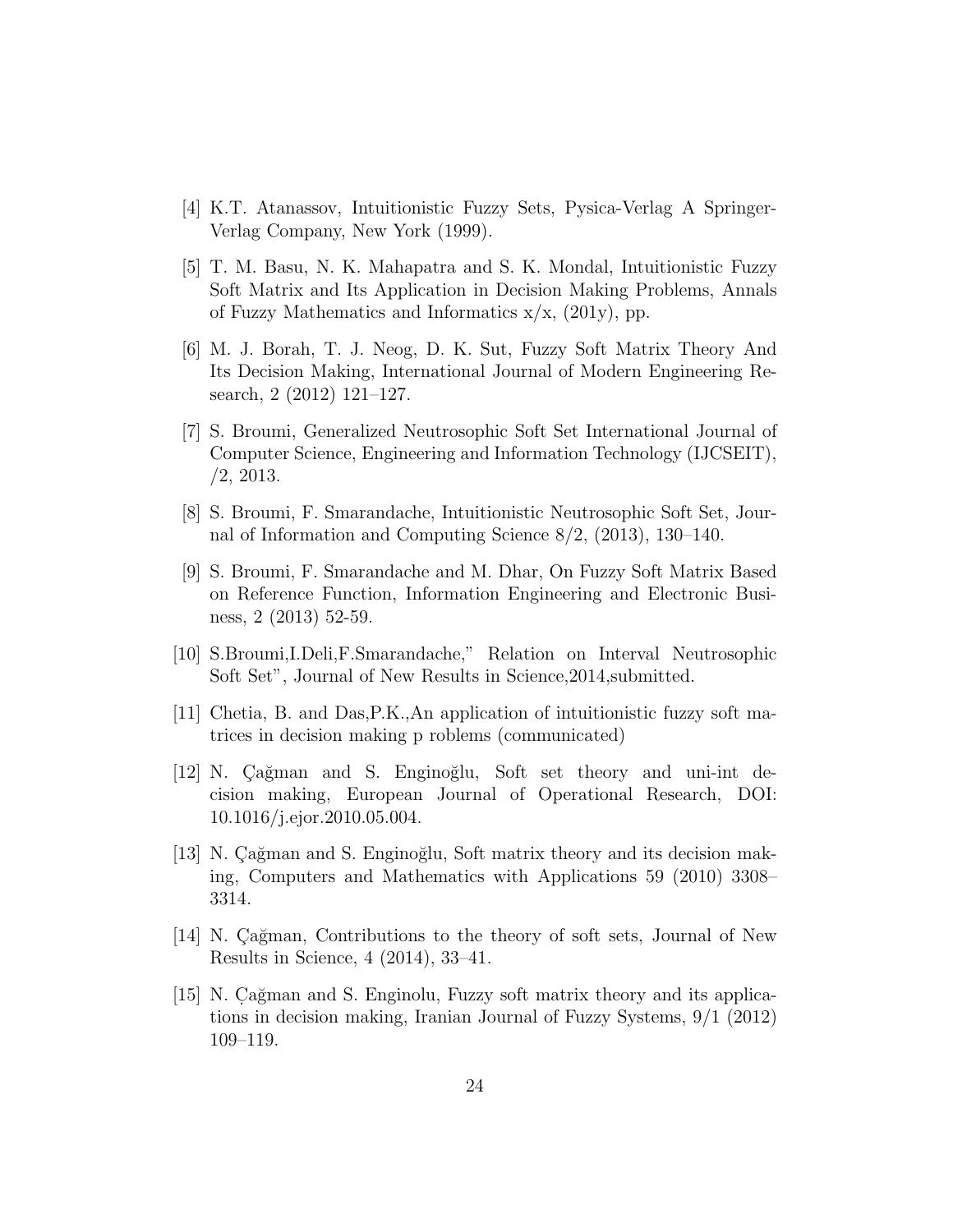- [16] Cağman, N. Çıtak, F. and Enginoğlu, S. FP-soft set theory and its applications, Annals of Fuzzy Mathematics and Informatics 2/2, 219- 226, 2011.
- <span id="page-24-1"></span> $[17]$  N. Cağman, S. Karataş, Intuitionistic fuzzy soft set theory and its decision making,Journal of Intelligent and Fuzzy Systems 24/4 (2013) 829– 836.
- <span id="page-24-6"></span>[18] Cağman, N. Deli, I. Means of FP-Soft Sets and its Applications, Hacettepe Journal of Mathematics and Statistics, 41/5 (2012) 615–625.
- <span id="page-24-7"></span>[19] Cağman, N. Deli, I. Product of FP-Soft Sets and its Applications, Hacettepe Journal of Mathematics and Statistics 41/3 (2012) 365 -374.
- <span id="page-24-5"></span>[20] Deli, I."Interval-valued neutrosophic soft sets and its decision making", <http://arxiv.org/abs/1402.3130>
- <span id="page-24-9"></span>[21] I .Deli,. S.Broumi ,"neutrosophic soft relation" (communicated)
- <span id="page-24-8"></span>[22] B. Dinda and T.K. Samanta, Relations on Intuitionistic Fuzzy Soft Sets, Gen. Math. Notes, 1/2 (2010) 74–83.
- <span id="page-24-11"></span>[23] Dubois, D. and Prade, H. Fuzzy Set and Systems: Theory and Applications, Academic Press, New York, 1980.
- <span id="page-24-2"></span>[24] F. Feng, X. Liu , V. L. Fotea, Y. B. Jun, Soft sets and soft rough sets, Information Sciences 181 (2011) 1125–1137.
- <span id="page-24-3"></span>[25] F. Feng, C. Li, B. Davvaz, M. Irfan Ali, Soft sets combined with fuzzy sets and rough sets: a tentative approach, Soft Computing 14 (2010) 899–911.
- <span id="page-24-0"></span>[26] W.L. Gau, D.J. Buehrer, Vague sets, IEEE Trans. Systems Man and Cy-bernet, 23 (2) (1993), 610-614.
- <span id="page-24-4"></span>[27] Y. Jiang, Y. Tang, Q. Chen, H. Liu, J.Tang, Interval-valued intuitionistic fuzzy soft sets and their properties, Computers and Mathematics with Applications,60 (2010) 906–918.
- <span id="page-24-10"></span>[28] A. Kalaichelvi, P. Kanimozhi, Impact of excessve television Viewing by children an analysis using intuitionistic fuzzy soft Matrces, Int jr. Of mathematics sciences and applications 3/1 (2013) 103-108.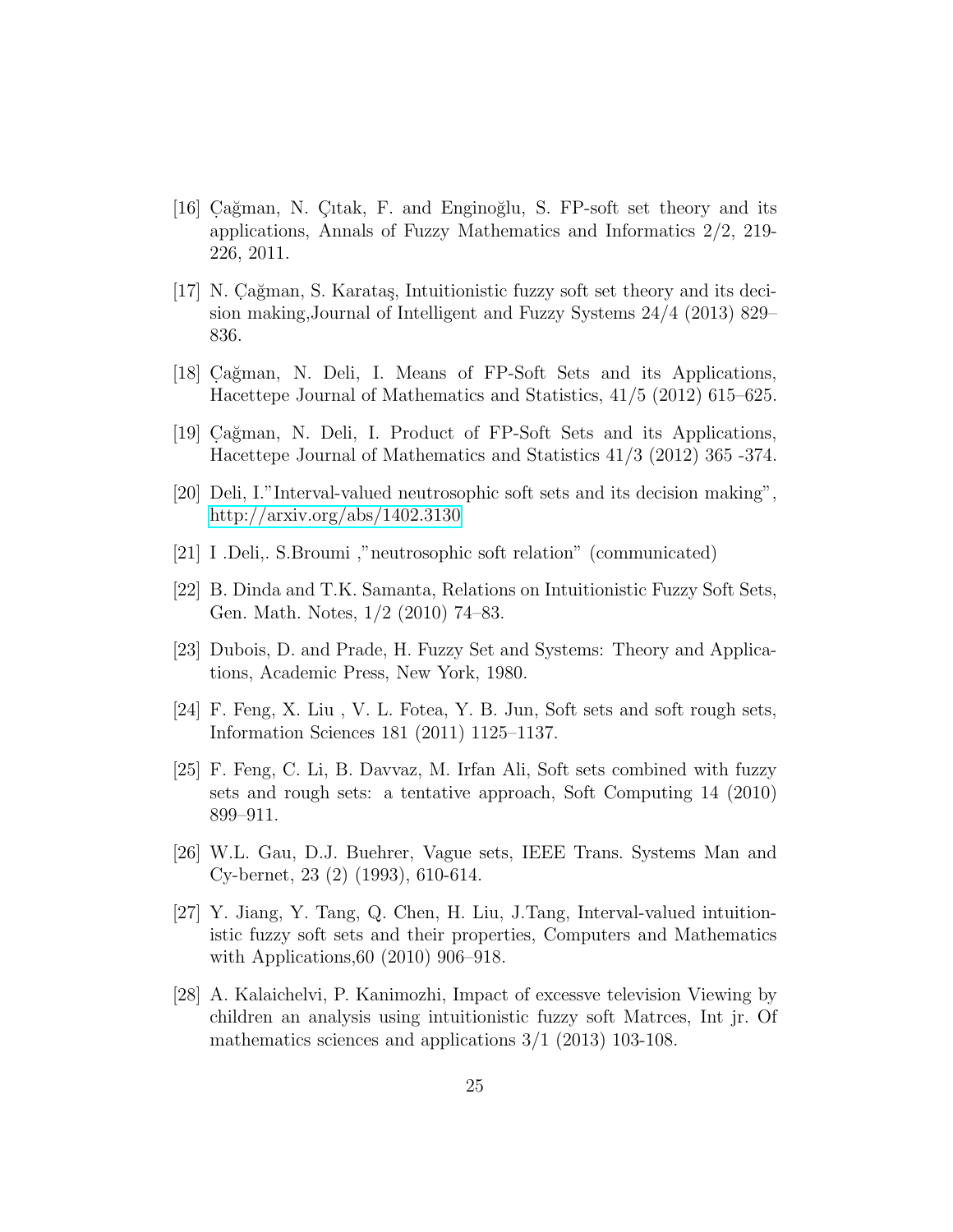- <span id="page-25-6"></span>[29] N. Khan, F. H. Khan, G. S. Thakur, Weighted Fuzzy Soft Matrix Theory and its Decision Making, International Journal of Advances in Computer Science and Technology 2/10 (2013) 214-218.
- <span id="page-25-5"></span>[30] Z. Kong, L. Gao and L. Wang, Comment on "A fuzzy soft set theoretic approach to decision making problems", J. Comput. Appl. Math. 223 (2009) 540–542.
- <span id="page-25-3"></span>[31] P.K. Maji, R.Biswas A.R. Roy, Intuitionistic Fuzzy Soft Sets. The Journal of Fuzzy Mathematics, 9(3) (2001) 677-692.
- <span id="page-25-0"></span>[32] P.K. Maji, Neutrosophic soft set, Computers and Mathematics with Applications, 45 (2013) 555-562.
- <span id="page-25-4"></span>[33] P.K. Maji, A neutrosophic soft set approach to a decision making problem, Annals of Fuzzy Mathematics and Informatics, 3/2, (2012), 313– 319.
- <span id="page-25-2"></span>[34] P.K. Maji, R. Biswas and A.R. Roy, Fuzzy soft sets, Journal of Fuzzy Mathematics, 9(3) (2001) 589-602.
- <span id="page-25-7"></span>[35] J. Mao, D. Yao, C. Wang, Group decision making methods based on intuitionistic fuzzy soft matrices, Applied Mathematical Modelling 37 (2013) 6425-6436.
- <span id="page-25-8"></span>[36] J. I. Mondal and T. K. Roy, Some Properties on Intuitionistic Fuzzy Soft Matrices, International Journal of Mathematics Research 5/2 (2013) 267–276.
- <span id="page-25-9"></span>[37] J. I. Mondal and T. K. Roy, Intuitionistic Fuzzy Soft Matrix Theory and Multi Criteria in Decision Making Based on T-Norm Operators, Mathematics and Statistics  $2/2$  (2014) 55–61.
- <span id="page-25-10"></span>[38] J. I. Mondal, T. K. Roy, Theory of Fuzzy Soft Matrix and its Multi Criteria in Decision Making Based on Three Basic t-Norm Operators, International Journal of Innovative Research in Science, Engineering and Technology 2/10 (2013) 5715–5723.
- <span id="page-25-1"></span>[39] D.A. Molodtsov, Soft set theory-first results, Comput. Math. Appl. 37 (1999) 19-31.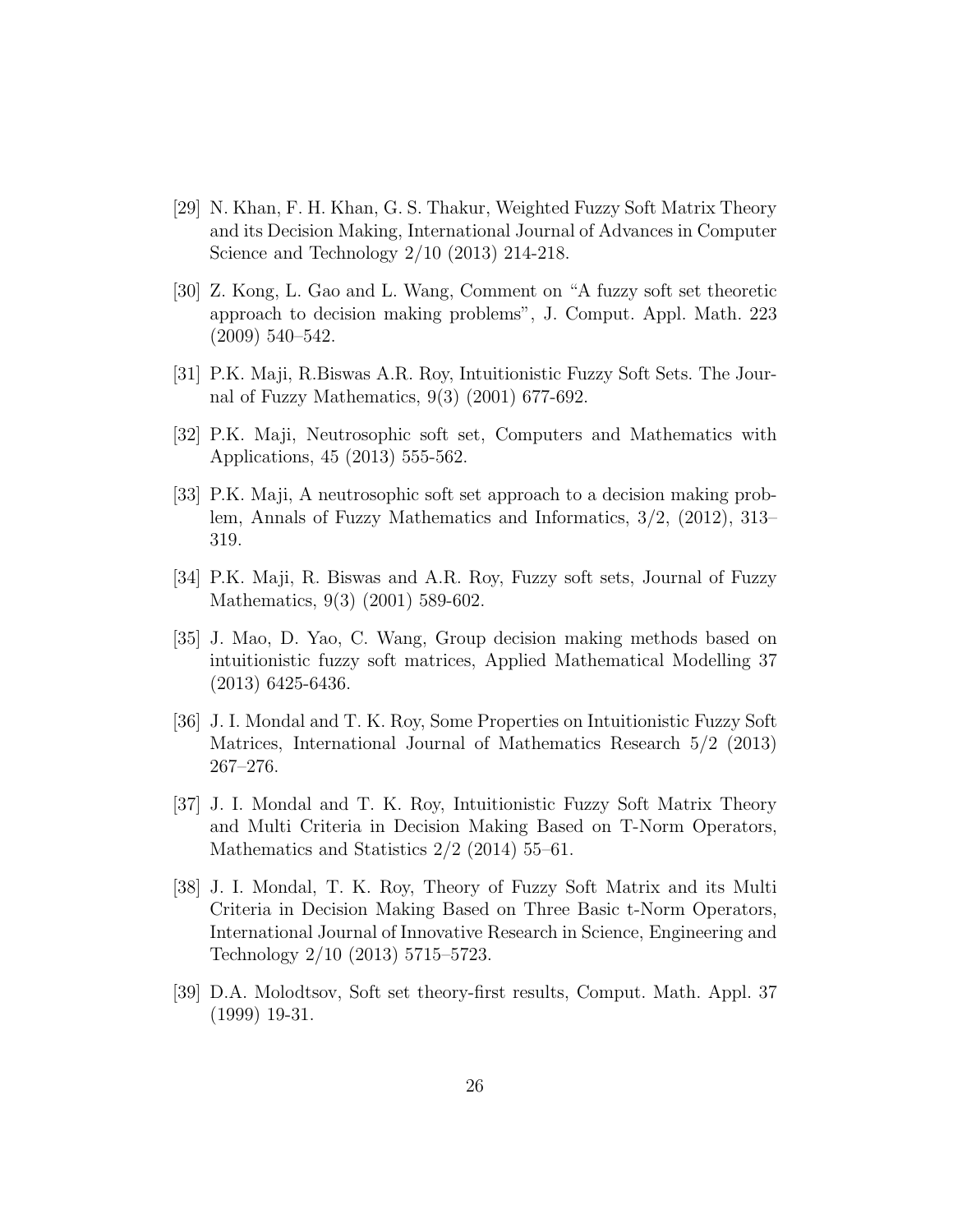- <span id="page-26-5"></span>[40] A. Mukherjee and S.B.Chakraborty, On Intuitionistic fuzzy soft relations, Bulletin of Kerala Mathematics Association, 5/1 (2008) 35-42.
- <span id="page-26-0"></span>[41] Z. Pawlak, Rough sets, Int. J. Comput. Inform. Sci. 11 (1982) 341-356.
- [42] D. Pei and D. Miao, From soft sets to information systems, In: X. Hu, Q. Liu, A. Skowron, T.Y. Lin, R.R. Yager, B.Zhang (Eds.), Proceedings of Granular Computing, IEEE 2005, Volume: 2, pp: 617-621.
- [43] D. Rabounski F. Smarandache L. Borissova Neutrosophic Methods in General Relativity, Hexis, 2005 no:10.
- <span id="page-26-7"></span>[44] P. Rajarajeswari, T. P. Dhanalakshmi, Intuitionistic Fuzzy Soft Matrix Theory And Its Application In Decision Making, International Journal of Engineering Research Technology, 2/4 (2013) 1100-1111.
- <span id="page-26-2"></span>[45] A.R. Roy and P.K. Maji, A fuzzy soft set theoretic approach to decision making problems, J. Comput. Appl. Math. 203 (2007) 412-418.
- <span id="page-26-1"></span>[46] F.Smarandache,"A Unifying Field in Logics. Neutrosophy: Neutrosophic Probability, Set and Logic". Rehoboth: American Research Press,(1998).
- <span id="page-26-8"></span>[47] B.K. Saikia, H. Boruah and P.K. Das, Application of Intuitionistic Fuzzy Soft Matrices in Decision Making Problems, International Journal of Mathematics Trends and Technology, 4/11 (2013) 254–265.
- <span id="page-26-6"></span>[48] B.K. Saikia, H. Boruah and P.K. Das, An Appliaction of Generalized Fuzzy Soft Matrices in Decision Making Problem, IOSR Journal of Mathematics, 10/1 (2014), PP 33–41.
- [49] A. Sezgin and A.O. Atagün, On operations of soft sets, Computers and Mathematics with Applications, 61/5 (2011) 1457-1467.
- <span id="page-26-3"></span>[50] T. Som, On the theory of soft sets, soft relation and fuzzy soft relation, Proc. of the national conference on Uncertainty: A Mathematical Approach, UAMA-06, Burdwan, 2006, 1-9.
- <span id="page-26-4"></span>[51] D. K. Sut, An application of fuzzy soft relation in decision making problems, International Journal of Mathematics Trends and Technology 3/2 (2012) 51–54.